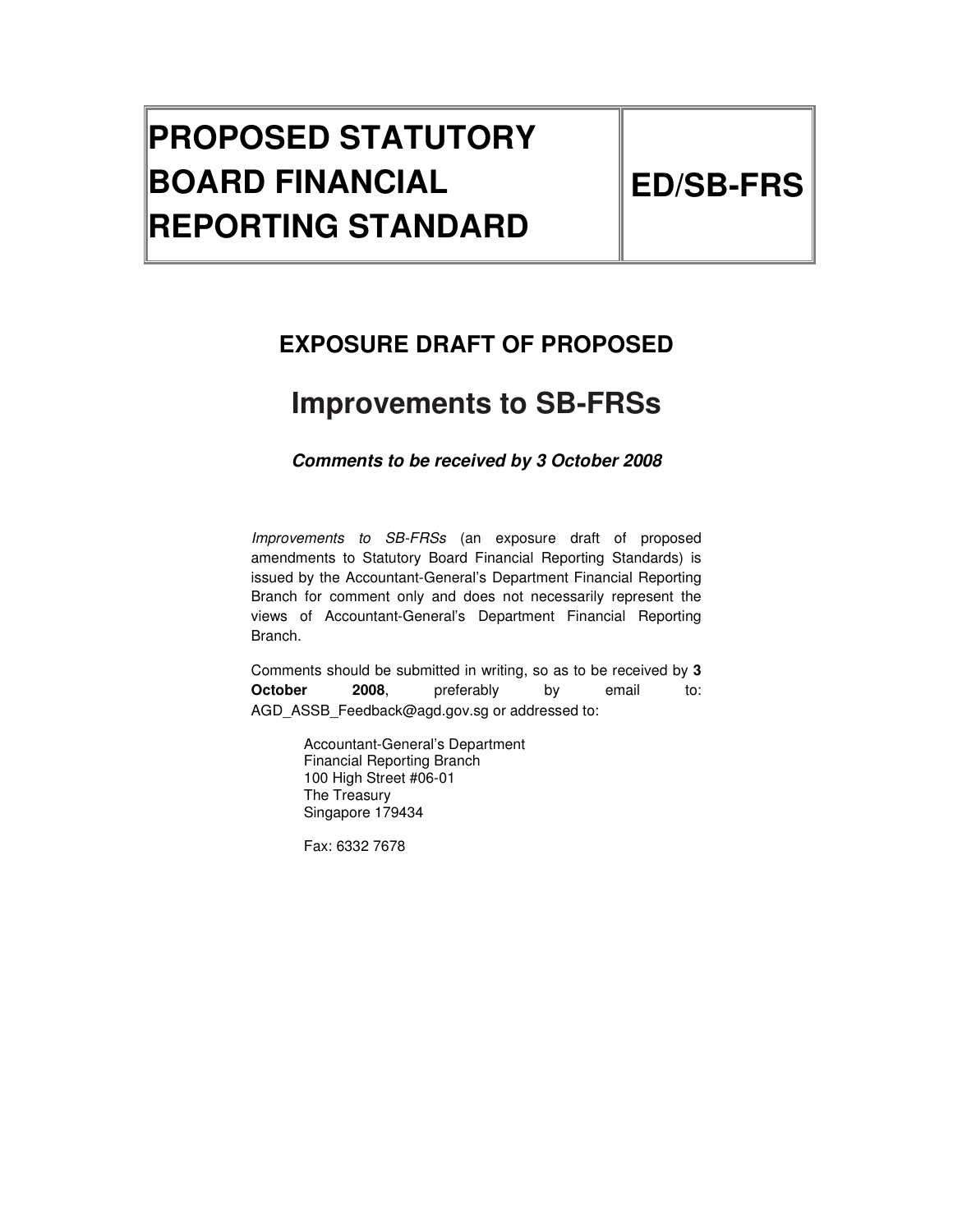### **CONTENTS**

| <b>PROPOSED IMPROVEMENTS TO SB-FRSs</b><br><b>INTRODUCTION AND INVITATION TO COMMENT</b> | 3       |
|------------------------------------------------------------------------------------------|---------|
| <b>SB-FRS 102 Share-based Payment</b>                                                    | 6       |
| SB-FRS 105 Non-current Assets Held for Sale and Discontinued Operations                  | 9       |
| <b>SB-FRS 108 Operating Segments (Basis for Conclusions)</b>                             | $12 \,$ |
| <b>SB-FRS 7 Statement of Cash Flows</b>                                                  | 15      |
| SB-FRS 18 Revenue (Appendix)                                                             | 19      |
| <b>SB-FRS 36 Impairment of Assets</b>                                                    | 22      |
| <b>SB-FRS 38 Intangible Assets</b>                                                       | 25      |
| <b>SB-FRS 39 Financial Instruments: Recognition and Measurement</b>                      | 29      |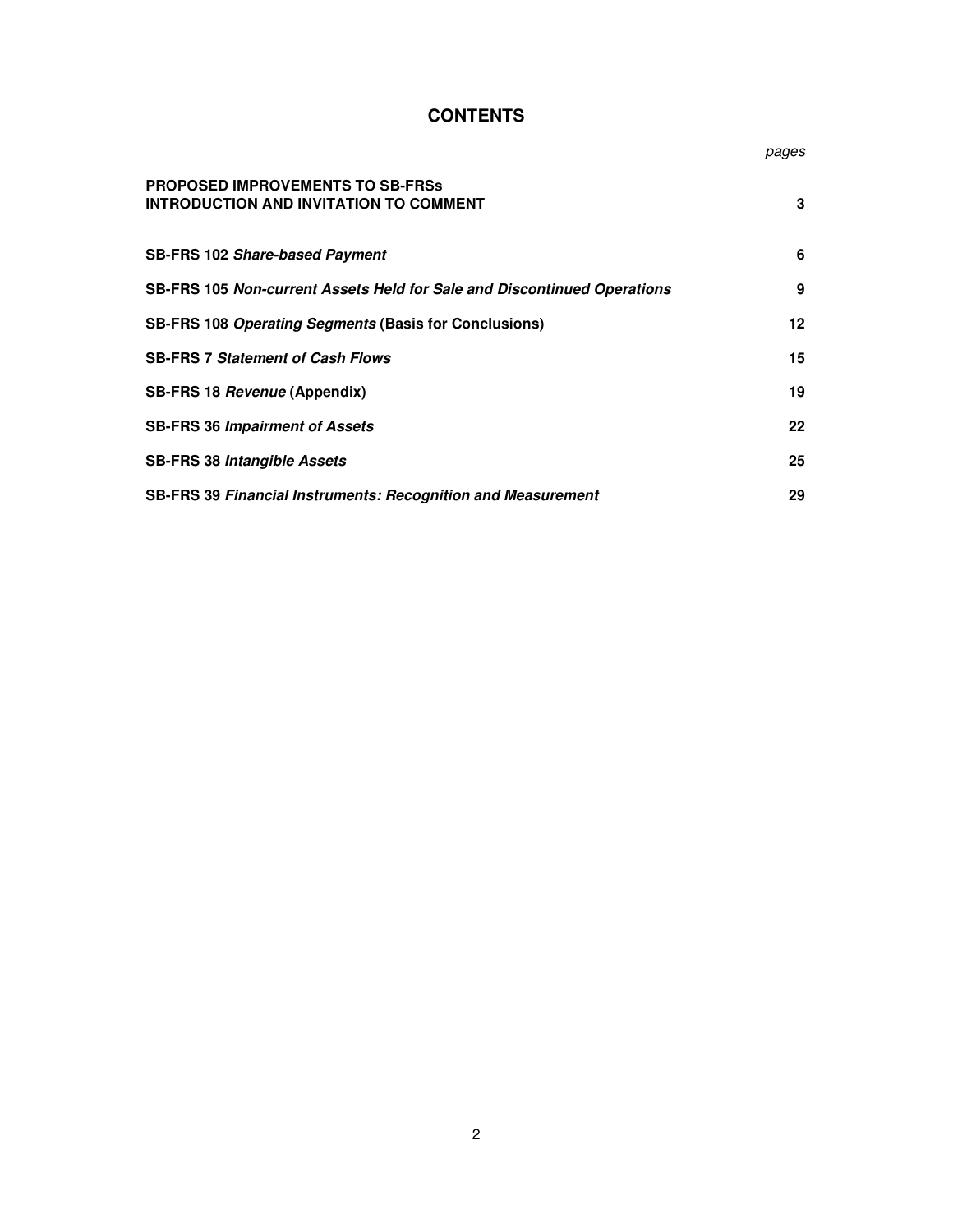# **PROPOSED STATUTORY BOARD FINANCIAL REPORTING STANDARD**

**ED/SB-FRS** 

# **Improvements to SB-FRSs**

## **Introduction**

The Accountant-General's Department Financial Reporting Branch has published this exposure draft of proposed amendments to Financial Reporting Standards (SB-FRSs) as part of the annual improvements project.

The project provides a streamlined process for dealing efficiently with a collection of non-urgent but necessary amendments to SB-FRS.

## **Structure of exposure draft**

The exposure draft includes a chapter for each SB-FRS for which an amendment is proposed. Each chapter includes:

- (a) an explanation of the proposed amendment;
- (b) when necessary, any specific additional question unique to that proposed amendment;
- (c) the paragraphs of the SB-FRS or implementation guidance that are affected by the proposed amendment;
- (d) the proposed effective date of each proposed amendment; and
- (e) the basis for its conclusions in proposing the amendment.

Some proposed amendments involve consequential amendments to other SB-FRS. Those consequential amendments are included in the chapter for the SB-FRS that sets out the proposed amendment.

### **Invitation to comment**

Accountant-General's Department Financial Reporting Branch invites comments on the proposed amendments. It would particularly welcome answers to the questions set out below. Comments are most helpful if they:

- (a) answer the question as stated;
- (b) indicate the specific paragraph or paragraphs to which they relate;
- (c) contain a clear rationale;
- (d) describe any alternative it should consider.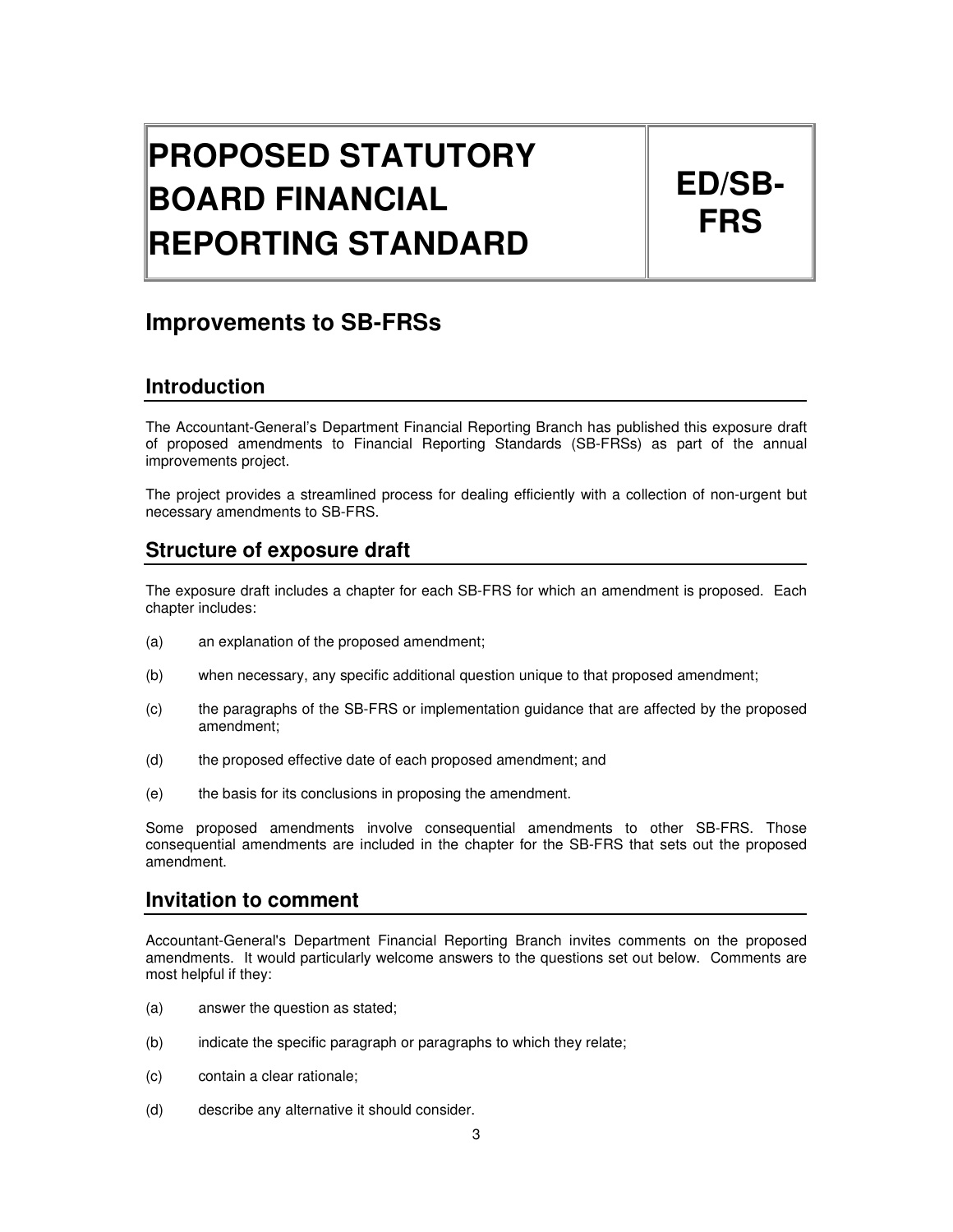Respondents need not comment on all of the questions. Accountant-General's Department Financial Reporting Branch is not requesting comments on matters in the SB-FRS not addressed in the exposure draft.

It will consider all comments received in writing by 3 October 2008. In considering the comments, it will base its conclusions on the merits of the arguments for and against each alternative, not on the number of responses supporting each alternative.

#### **General questions (applicable to all proposed amendments)**

#### **Question 1**

Do you agree with the proposal to amend the SB-FRS as described in the exposure draft? If not, why and what alternative do you propose?

#### **Question 2**

Do you agree with the proposed transition provisions and effective date for the issue as described in the exposure draft? If not, why and what alternative do you propose?

#### **Specific question**

#### **Question 3**

It is proposed to include in the Appendix of SB-FRS 18 *Revenue* guidance on determining whether an entity is acting as a principal or as an agent. What indicators, if any, other than those considered should be included in the guidance proposed?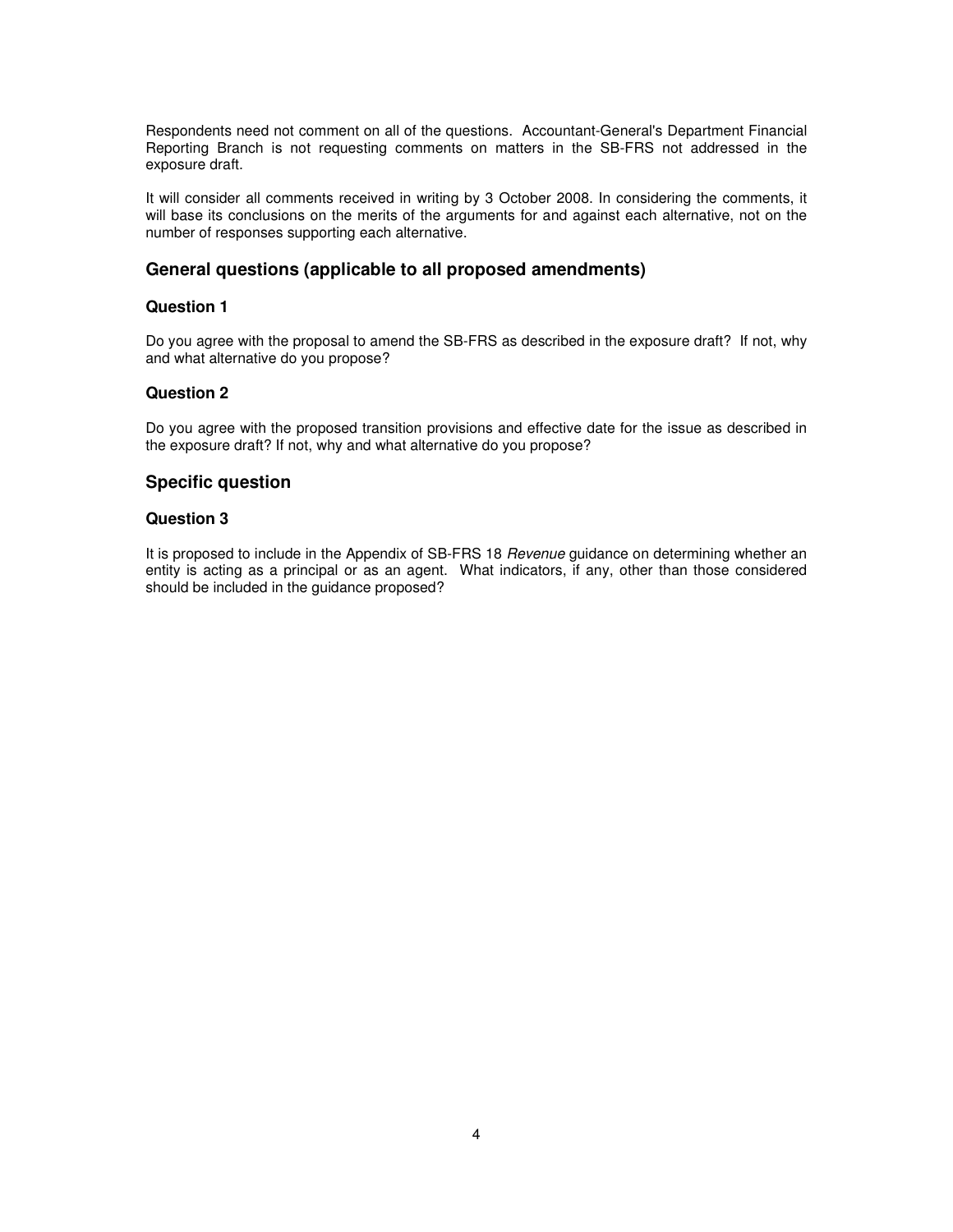# **SB-FRS addressed**

The following table shows the topics addressed by these proposed amendments.

| <b>SB-FRS</b>                           | <b>Subject of amendment</b>                   |
|-----------------------------------------|-----------------------------------------------|
| SB-FRS 102 Share-based Payment          | Scope of SB-FRS 102 and revised SB-FRS<br>103 |
| SB-FRS 105 Non-current Assets Held for  | Disclosures of non-current assets             |
| Sale and Discontinued Operations        | (or disposal groups) classified as held       |
|                                         | for sale or discontinued operations           |
| SB-FRS 108 Operating Segments           | Disclosure of information about               |
|                                         | segment assets                                |
| <b>SB-FRS 7 Statement of Cash Flows</b> | Classification of expenditures on             |
|                                         | unrecognised assets                           |
| SB-FRS 18 Revenue                       | Determining whether an entity is acting       |
|                                         | as a principal or as an agent                 |
| SB-FRS 36 Impairment of Assets          | Unit of accounting for goodwill               |
|                                         | impairment test                               |
| SB-FRS 38 Intangible Assets             | Additional consequential amendments           |
|                                         | arising from revised SB-FRS 103               |
|                                         | Measuring the fair value of an intangible     |
|                                         | asset acquired in a business                  |
|                                         | combination                                   |
| SB-FRS 39 Financial Instruments:        | Scope exemption for business                  |
| <b>Recognition and Measurement</b>      | combination contracts                         |
|                                         | Application of the fair value option          |
|                                         | Cash flow hedge accounting                    |
|                                         | Bifurcation of an embedded foreign            |
|                                         | currency derivative                           |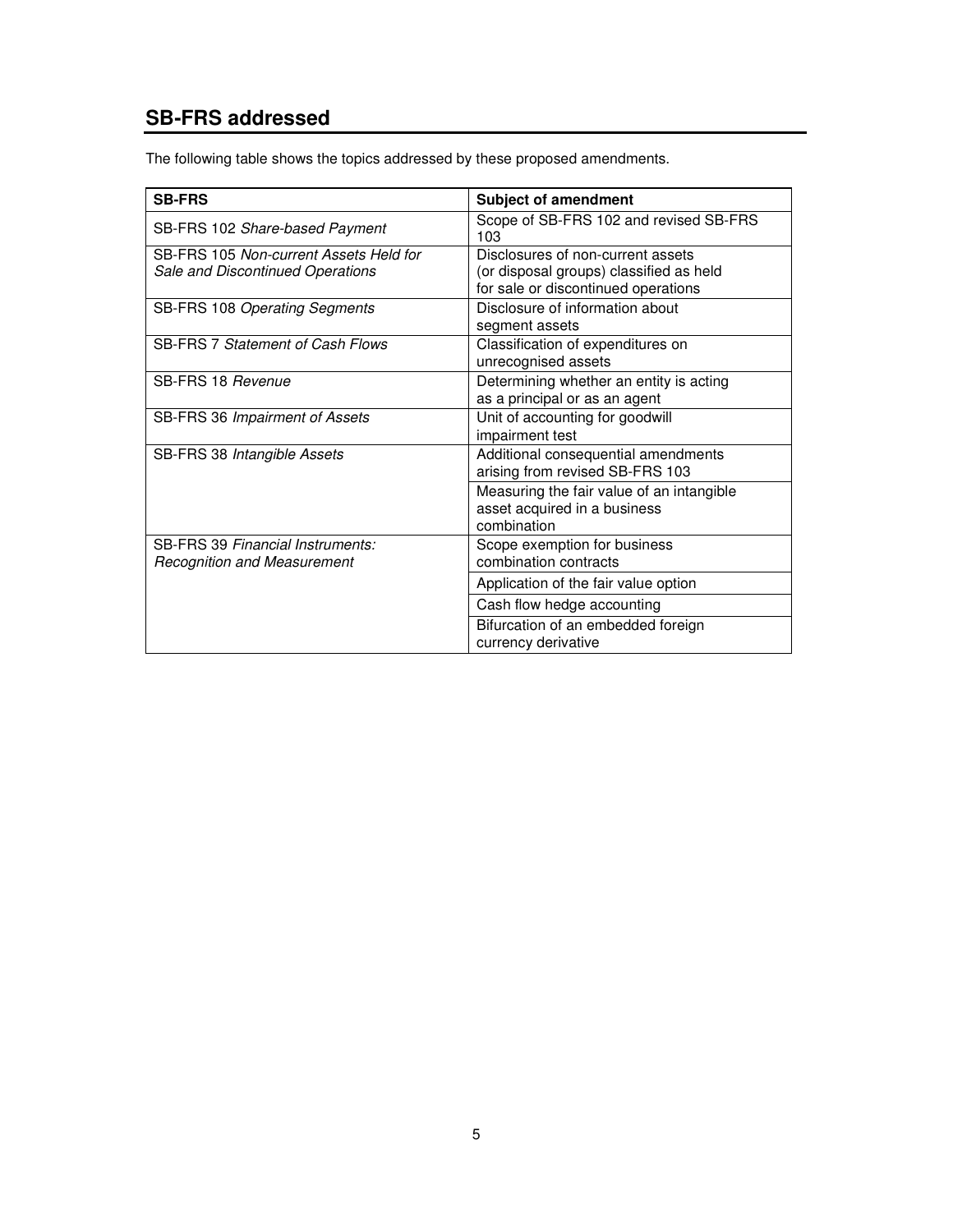# **Proposed amendment to Statutory Board Financial Reporting Standard 102 Share-based Payment**

#### **Introduction**

Accountant-General's Department Financial Reporting Branch proposes the following amendment to SB-FRS 102 Share-based Payment.

#### **Scope of SB-FRS 102 and revised SB-FRS 103**

It proposes to amend paragraph 5 of SB-FRS 102 to confirm that the contribution of a business on formation of a joint venture and common control transactions are not within the scope of SB-FRS 102 even though they do not meet the definition of a business combination in SB-FRS 103 Business Combinations (as revised in 2008).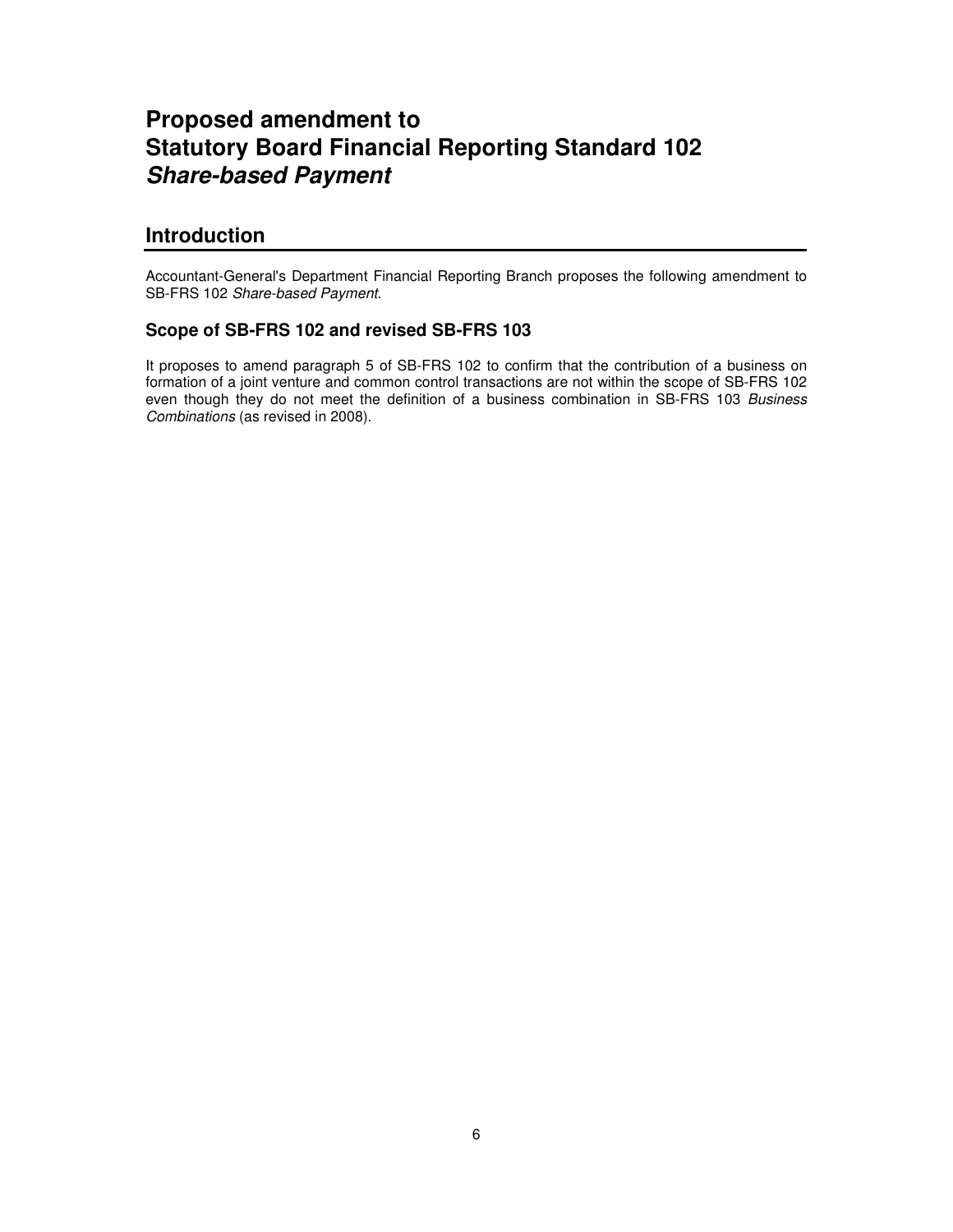# **Proposed amendment to SB-FRS 102 Share-based Payment**

Paragraphs 5 and 61 are amended (new text is underlined and deleted text is struck through).

#### **Scope**

5 As noted in paragraph 2, this SB-FRS … However, an entity shall not apply this SB-FRS to transactions in which the entity acquires goods as part of the net assets acquired in a business combination to which as defined by SB-FRS 103 Business Combinations (as revised in 2008) applies, in a combination of entities or businesses under common control as described in paragraphs B1–B4 of SB-FRS 103, or the contribution of a business on the formation of a joint venture as defined by SB-FRS 31 Interests in Joint Ventures. Hence, equity instruments issued … (and therefore within the scope of this SB-FRS).

## **Effective date**

61 SB-FRS 103 (as revised in 2008) and Improvements to SB-FRS issued in [date] amended paragraph 5. An entity shall apply those that amendments for annual periods beginning on or after 1 July 2009. If an entity applies SB-FRS 103 (revised 2008) for an earlier period, the amendments shall also be applied for that earlier period.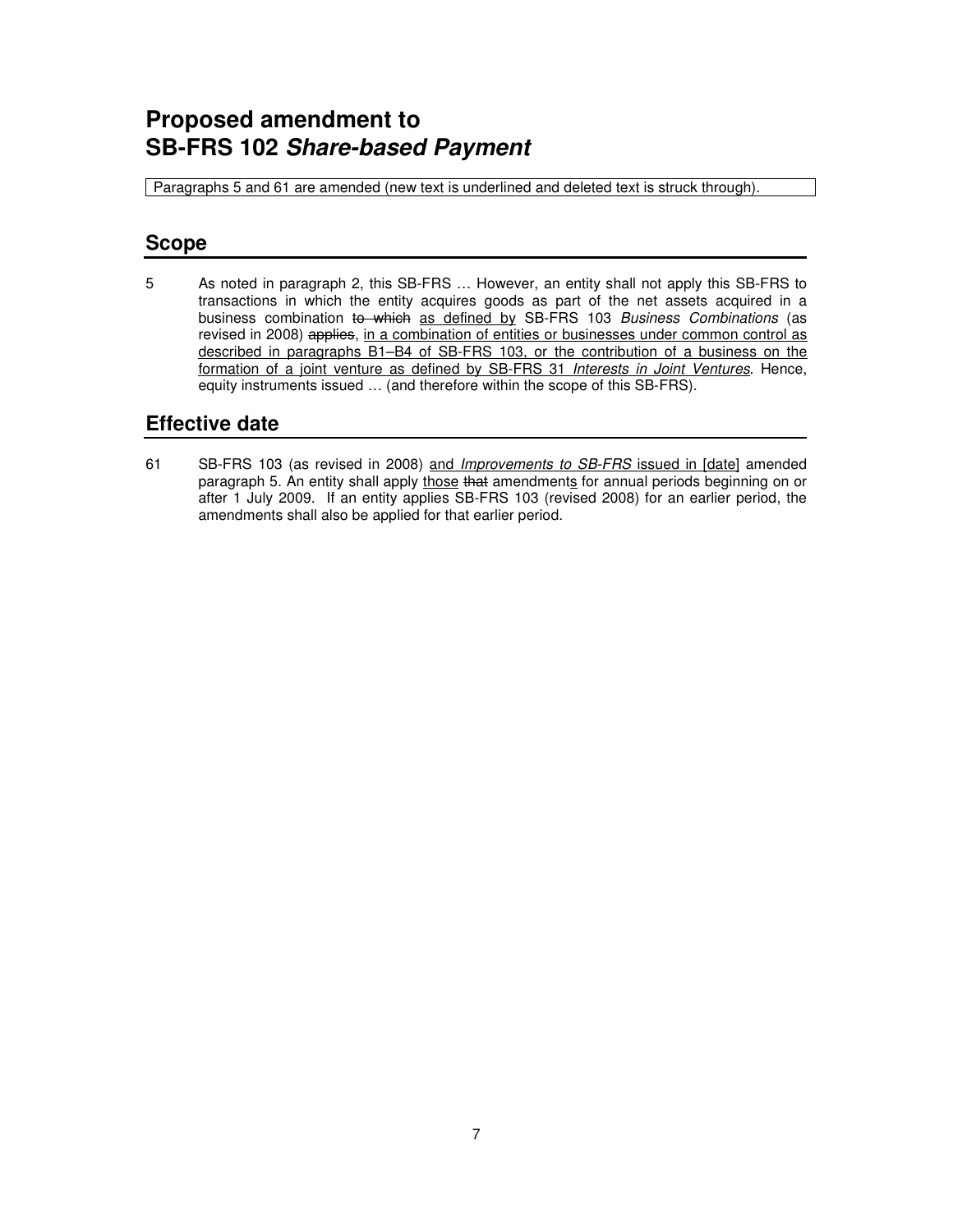# **Basis for Conclusions on proposed amendment to SB-FRS 102 Share-based Payment**

This Basis for Conclusions accompanies, but is not part of, the proposed amendment.

### **Scope of SB-FRS 102 and revised SB-FRS 103**

- BC1 SB-FRS 103 Business Combinations (as revised in 2008) changed the definition of a business combination. The previous definition of a business combination was 'the bringing together of separate entities or businesses into one reporting entity'. The revised definition of a business combination is 'a transaction or other event in which an acquirer obtains control of one or more businesses'.
- BC2 It was advised that the changes to that definition caused the accounting for the contribution of a business in exchange for shares issued on formation of a joint venture by the venturers to be within the scope of SB-FRS 102 Share-based Payment. It noted that common control transactions may also be within the scope of SB-FRS 102 depending on which level of the group reporting entity is assessing the combination.
- BC3 It noted that during the development of revised SB-FRS 103 it did not discuss whether it intended SB-FRS 102 to apply to these types of transactions. It also noted that the reason for excluding common control transactions and the accounting by a joint venture upon its formation from the scope of revised SB-FRS 103 was to give more time to consider the relevant accounting issues. When it issued revised SB-FRS 103, it did not intend to change existing practice by bringing such transactions within the scope of SB-FRS 102, which does not specifically address them.
- BC4 Accordingly, it proposes to amend paragraph 5 of SB-FRS 102 to confirm that the contribution of a business on the formation of a joint venture and common control transactions are not within the scope of SB-FRS 102.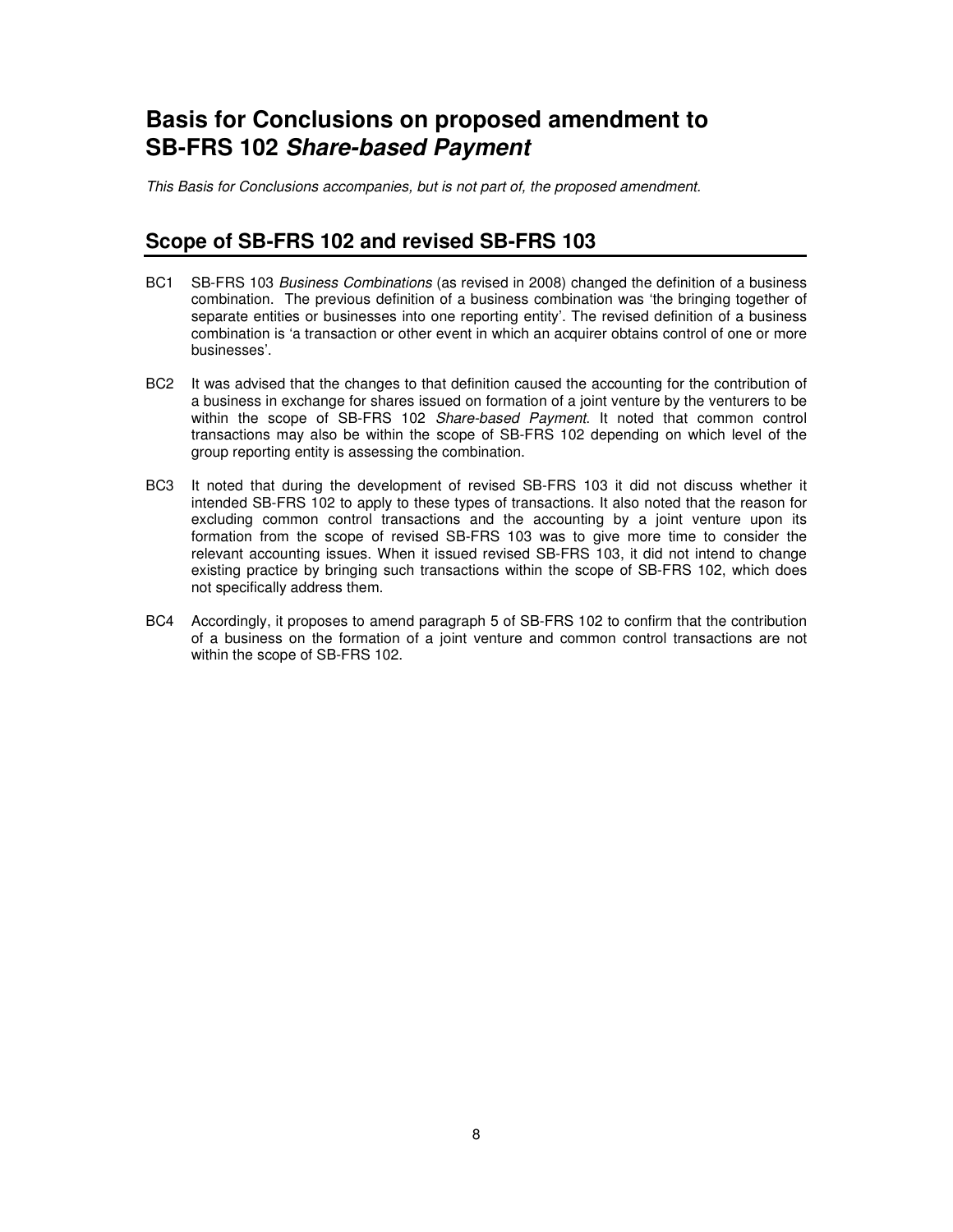# **Proposed amendment to Statutory Board Financial Reporting Standard 105 Non-current Assets Held for Sale and Discontinued Operations**

### **Introduction**

It proposes the following amendment to SB-FRS 105 Non-current Assets Held for Sale and Discontinued Operations.

#### **Disclosures of non-current assets (or disposal groups) classified as held for sale or discontinued operations**

It proposes to amend SB-FRS 105 to clarify that SB-FRS 105 specifies the disclosures required in respect of non-current assets (or disposal groups) classified as held for sale or discontinued operations. Disclosures in other SB-FRS do not apply to such assets (or disposal groups) unless those SB-FRS specifically require disclosures in respect of non-current assets (or disposal groups) classified as held for sale or discontinued operations.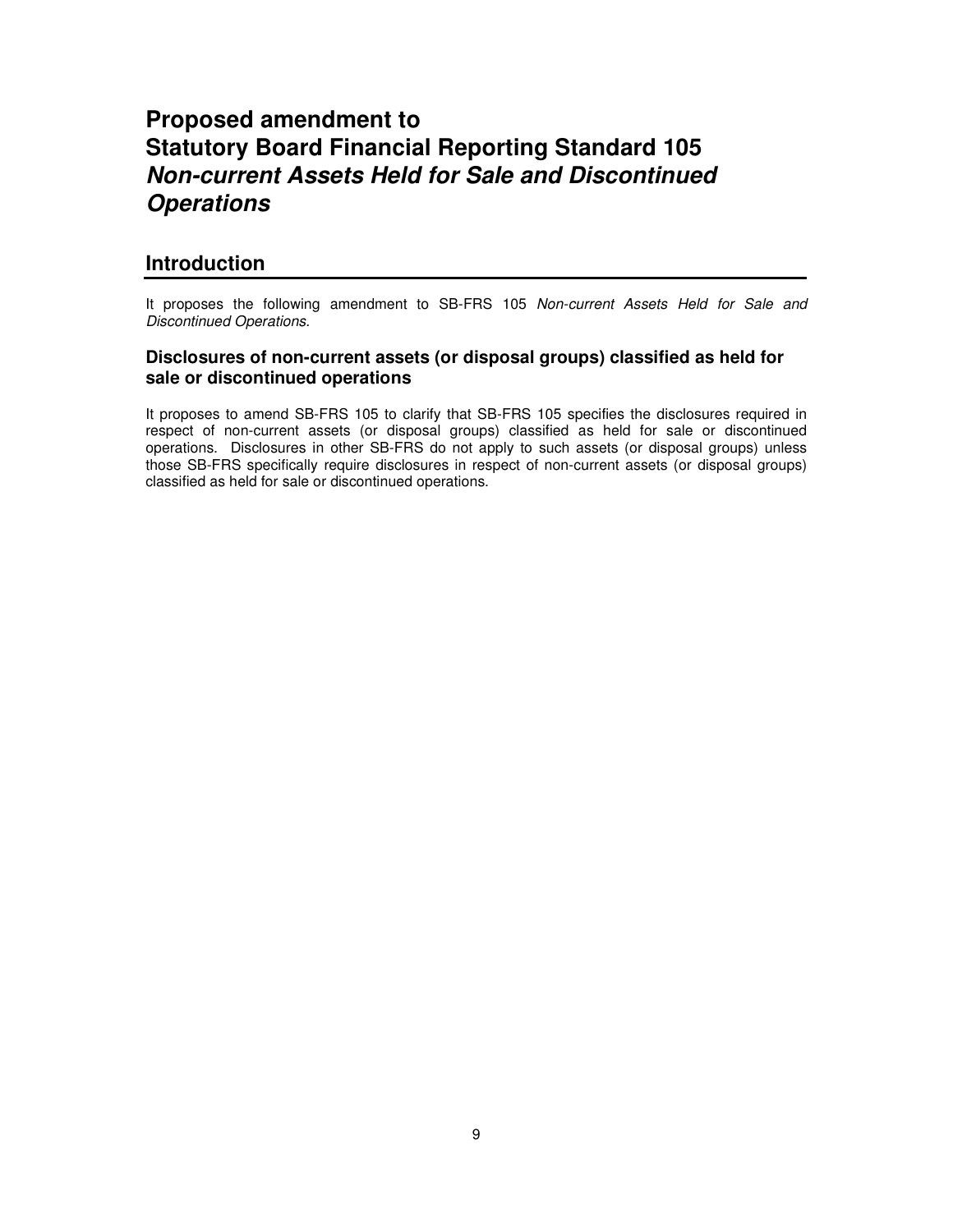# **Proposed amendment to SB-FRS 105 Non-current Assets Held for Sale and Discontinued Operations**

Paragraphs 5A and 44D are added.

### **Scope**

5A This SB-FRS specifies the disclosures required in respect of non-current assets (or disposal groups) classified as held for sale or discontinued operations. Disclosures in other SB-FRS do not apply to such assets (or disposal groups) unless those SB-FRS specifically require disclosures in respect of non-current assets (or disposal groups) classified as held for sale or discontinued operations. Additional disclosures about such assets (or disposal groups) may be necessary to comply with the general requirements of SB-FRS 1.

# **Effective date**

44D Paragraph 5A was added by *Improvements to SB-FRSs* issued in [date]. An entity shall apply that amendment prospectively for annual periods beginning on or after 1 January 2010. Earlier application is permitted.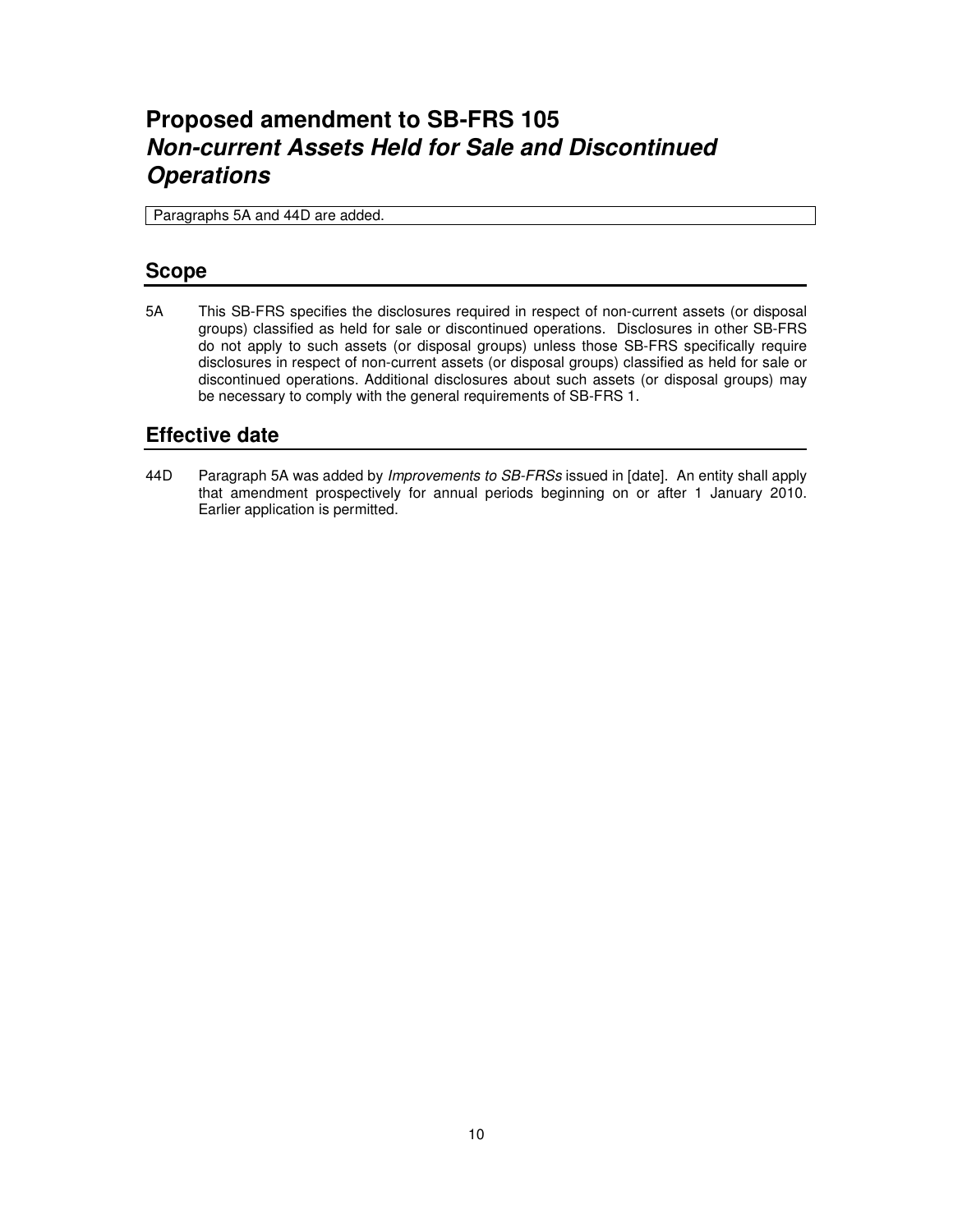# **Basis for Conclusions on proposed amendment to SB-FRS 105 Non-current Assets Held for Sale and Discontinued Operations**

This Basis for Conclusions accompanies, but is not part of, the proposed amendment.

## **Disclosures of non-current assets (or disposal groups) classified as held for sale or discontinued operations**

- BC1 It identified a need to clarify the disclosure requirements for non-current assets (or disposal groups) classified as held for sale or discontinued operations in accordance with SB-FRS 105 Non-current Assets Held for Sale and Discontinued Operations. Some believe that SB-FRS 105 and other SB-FRSs that specifically refer to non-current assets (or disposal groups) classified as held for sale or discontinued operations set out all the disclosures required in respect of those assets or operations. Others believe that all disclosures required by SB-FRSs whose scope does not specifically exclude non-current assets (or disposal groups) classified as held for sale or discontinued operations apply to such assets (or disposal groups).
- BC2 It noted that paragraph 30 of SB-FRS 105 requires an entity to 'present and disclose information that enables users of the financial statements to evaluate the financial effects of discontinued operations and disposals of non-current assets (or disposal groups).' Paragraph BC17 of the Basis for Conclusions on SB-FRS 105 states that 'it concluded that providing information about assets and groups of assets and liabilities to be disposed of is of benefit to users of financial statements. Such information should assist users in assessing the timing, amount and uncertainty of future cash flows.'
- BC3 It noted that some SB-FRSs other than SB-FRS 105 require specific disclosures for noncurrent assets (or disposal groups) classified as held for sale or discontinued operations. For instance, paragraph 68 of SB-FRS 33 Earnings per Share requires an entity to disclose the amount per share for discontinued operations. It also noted that the requirements of SB-FRS 1 Presentation of Financial Statements on fair presentation and materiality also apply to such assets (or disposal groups).
- BC4 It also noted that when a disposal group includes assets and liabilities that are not within the scope of the measurement requirements of SB-FRS 105, disclosures about measurement of those assets and liabilities are normally provided in the other notes to the financial statements and do not need to be repeated, unless they better enable users of the financial statements to evaluate the financial effects of discontinued operations and disposals of non-current assets (or disposal groups).
- BC5 It decided to clarify that SB-FRS 105 and other SB-FRSs that specifically refer to non-current assets (or disposal groups) classified as held for sale or discontinued operations set out all the disclosures required in respect of those assets or operations. Additional disclosures about such assets (or disposal groups) may be necessary to comply with the general requirements of SB-FRS 1.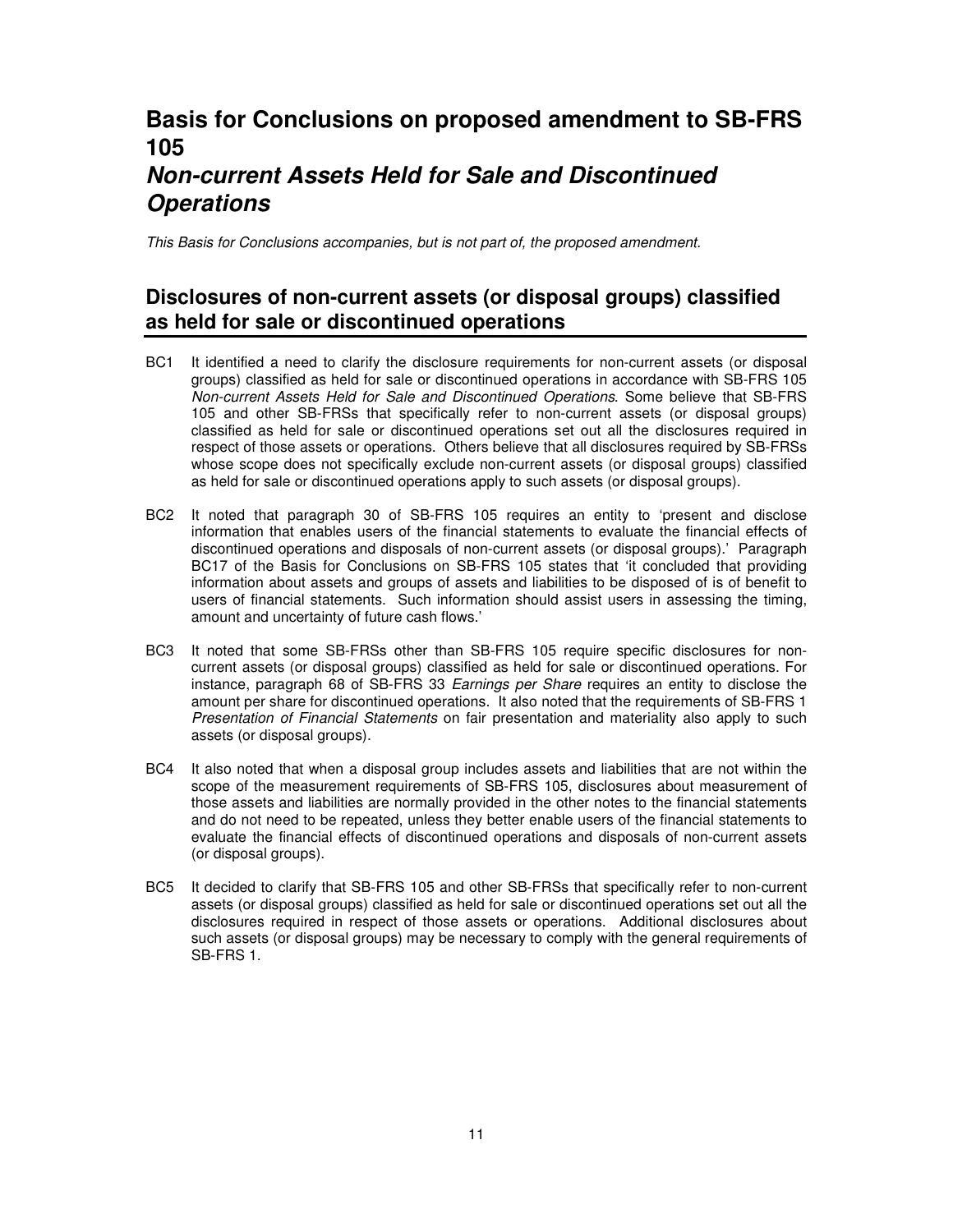# **Proposed amendment to Basis for Conclusions on Statutory Board Financial Reporting Standard 108 Operating Segments**

### **Introduction**

It proposes the following amendment to the Basis for Conclusions on SB-FRS 108 Operating Segments.

#### **Disclosure of information about segment assets**

It decided to amend the Basis for Conclusions accompanying SB-FRS 108 to clarify its view on the disclosure of segment assets. Paragraph BC35 sets out the reasons for its decision to require a measure of segment profit or loss and segment assets to be disclosed regardless of whether those measures are reviewed by the chief operating decision maker. Some have read this paragraph as contradicting long-standing interpretations of SFAS 131 Disclosures about Segments of an Enterprise and Related Information published in the US and hence creating an unintended difference from US practice under SFAS 131.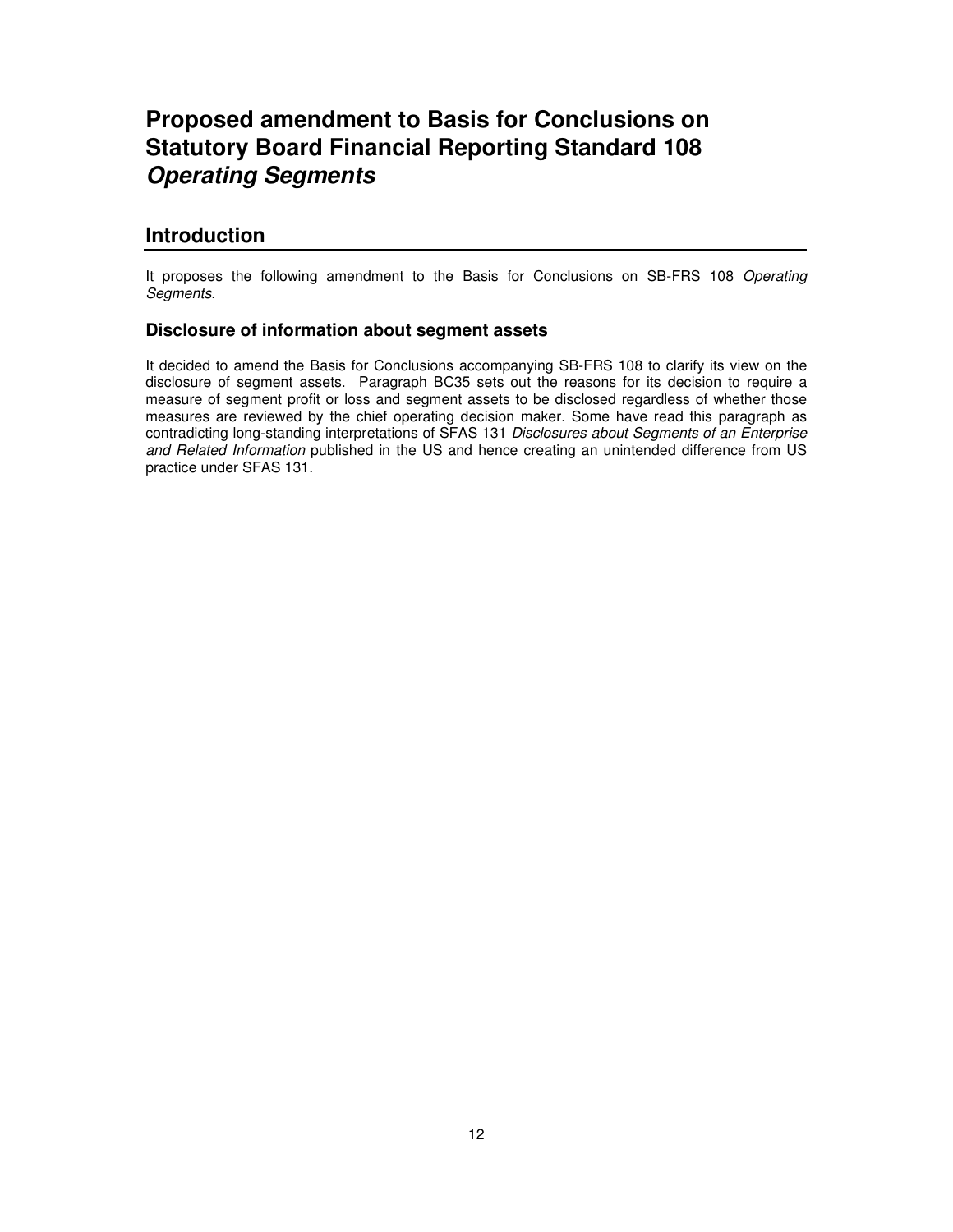# **Proposed amendment to Basis for Conclusions on SB-FRS 108**

# **Operating Segments**

In the Basis for Conclusions on SB-FRS 108, paragraph BC35 is amended (new text is underlined and deleted text is struck through) and a footnote is added at the end of paragraph BC35. Paragraph BC34 is not proposed for amendment but is included here for ease of reference.

## **Aspects of the management approach**

#### **Information about segment assets**

- BC34 Several respondents noted that, whilst a measure of segment profit or loss can be expected in every entity's internal reporting, a measure of segment assets is not always available, particularly in service industries or other industries with low utilisation of physical assets. Respondents suggested that in such circumstances a measure of segment assets should be disclosed only if those amounts were regularly provided to the chief operating decision maker.
- BC35 It noted that requiring disclosure of a measure of segment assets only when such a measure is reviewed by the chief operating decision maker would create divergence from SFAS 131. It also supported a minimum disclosure of segment profit or loss and segment assets. It therefore concluded that measures of segment profit or loss and total segment assets should be disclosed for all segments regardless of whether those measures are reviewed by the chief operating decision maker. It noted that paragraph 25 specifies how a segment amount that is required to be disclosed by paragraph 23 should be measured. Paragraph 25 states that 'only those assets and liabilities that are included in the measure of the segment's assets and segment's liabilities that are used by the chief operating decision maker shall be reported for that segment.' The measure for total segment assets would be nil when such information is not provided to the chief operating decision maker. Therefore, making no disclosure of segment assets would be in accordance with the SB-FRS in some cases. It also noted that the usefulness of segment asset disclosures in those situations would not be sufficient to justify the additional resources needed to track assets by segment for reporting purposes only.\*

\* After SB-FRS 108 was issued it was informed that the reasons originally set out in paragraph BC35 contradict long-standing interpretations published in the US for the application of SFAS 131 and create an unintended difference from practice in the US under SFAS 131. After reconsideration and discussion of the interaction between the disclosure and measurement requirements in the SB-FRS (paragraphs 23 and 25), it concluded that those reasons no longer reflected its thinking. It therefore amended paragraph BC35 by Improvements to SB-FRSs issued in [date]. That conclusion is consistent with the wording of the SB-FRS and therefore no changes were made to the SB-FRS.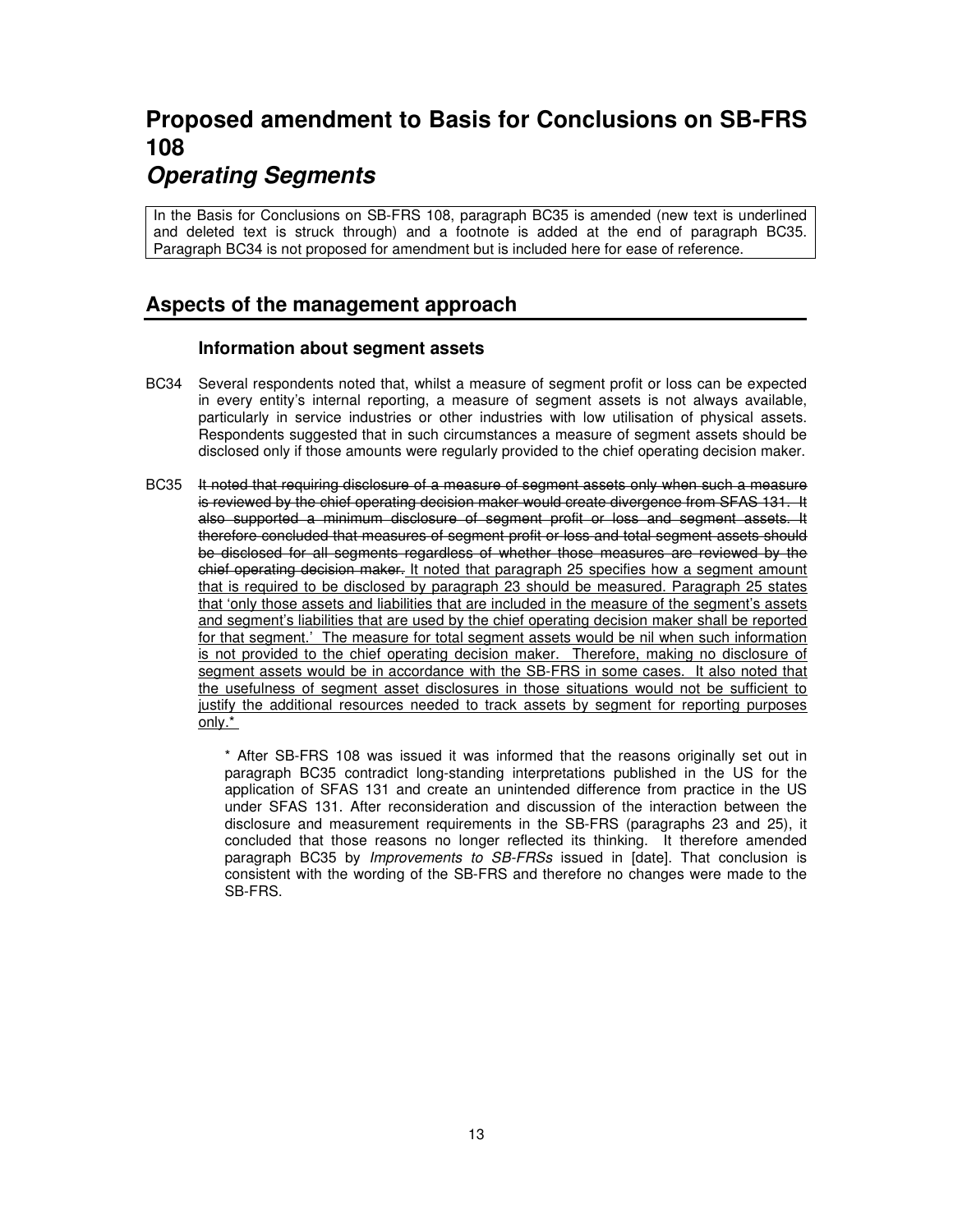# **Basis for Conclusions on proposed amendment to Basis for Conclusions on SB-FRS 108 Operating Segments**

This Basis for Conclusions accompanies, but is not part of, the proposed amendment.

### **Disclosures of information about segment assets**

- BC1 The Basis for Conclusions on SB-FRS 108 Operating Segments (paragraph BC35) sets out the reasons for its decision to require a measure of segment profit or loss and segment assets to be disclosed regardless of whether those measures are reviewed by the chief operating decision maker. When it made this decision, it thought that this requirement would converge with US GAAP. However, after SB-FRS 108 was issued, it was made aware that such a requirement contradicts long-standing interpretations published in the US for the application of SFAS 131 and creates an unintended difference from practice in the US under SFAS 131.
- BC2 It reconsidered the reasons set out in paragraph BC35, and discussed the interaction between the disclosure and measurement requirements in the SB-FRS (paragraphs 23 and 25). In some industries with a low base of physical assets, a measure of segment assets is not always available or expected. It noted that there could be cases when making no disclosure of segment assets would be in accordance with the SB-FRS. In addition, it concluded that the usefulness of segment asset disclosures for those industries would not be sufficient to justify the additional resources needed to track assets by segment solely for reporting purposes.
- BC3 It noted that the conclusions in paragraph BC2 above are consistent with the wording of the SB-FRS and therefore decided that no changes should be made to the SB-FRS. It further noted that paragraph BC35 as originally drafted no longer reflected its thinking. Therefore, it decided to amend paragraph BC35.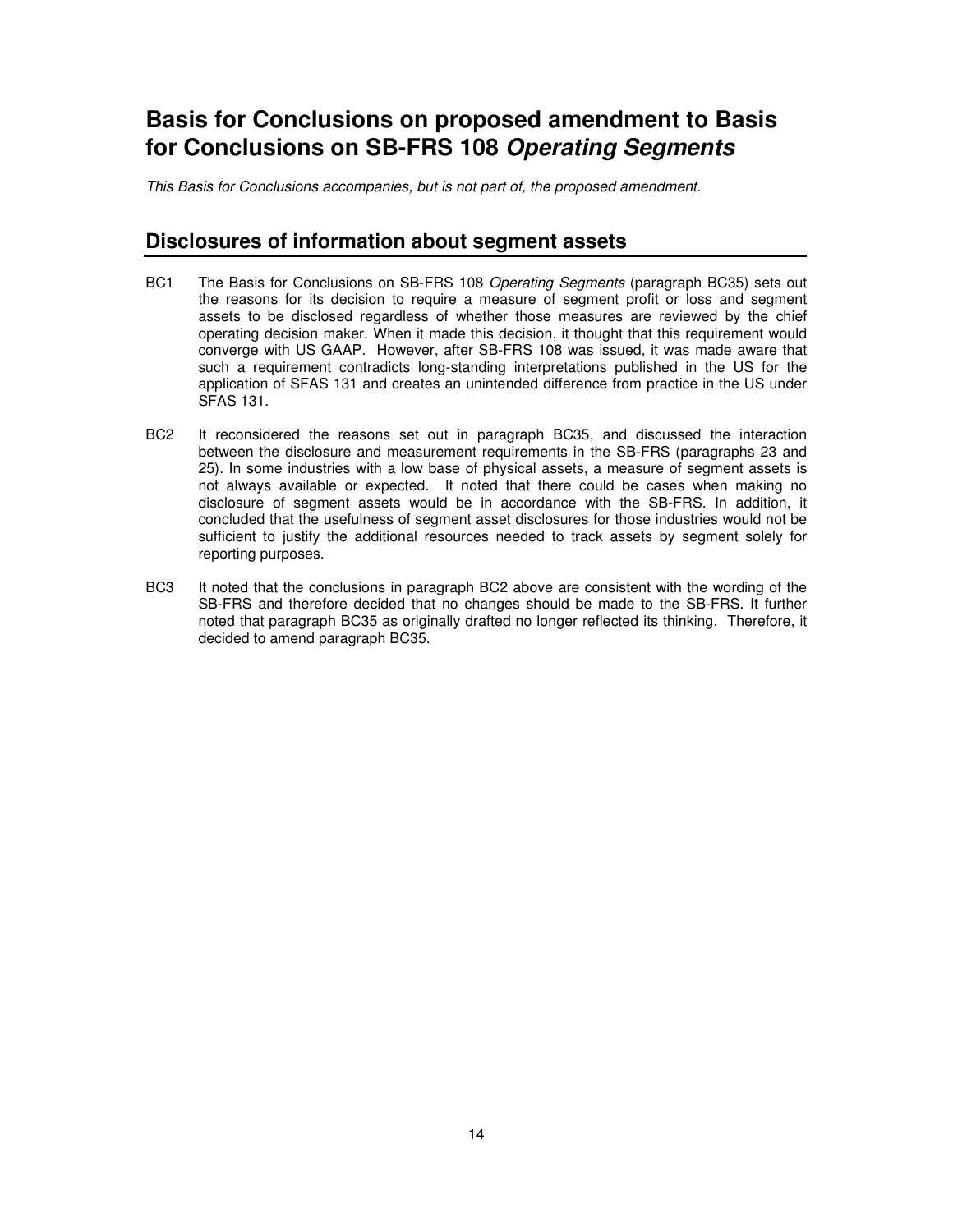# **Proposed amendment to Statutory Board Financial Reporting Standard 107 Statement of Cash Flows**

## **Introduction**

It proposes the following amendment to SB-FRS 7 Statement of Cash Flows.

#### **Classification of expenditures on unrecognised assets**

In 2008 it was reported that practices differ for the classification of cash flows for expenditures incurred with the objective of generating future cash flows when those expenditures are not recognised as assets in accordance with SB-FRSs. Some entities classify such expenditures as cash flows from operating activities and others classify them as investing activities.

It proposes to amend SB-FRS 7 to state explicitly that only an expenditure that results in a recognised asset can be classified as a cash flow from investing activities.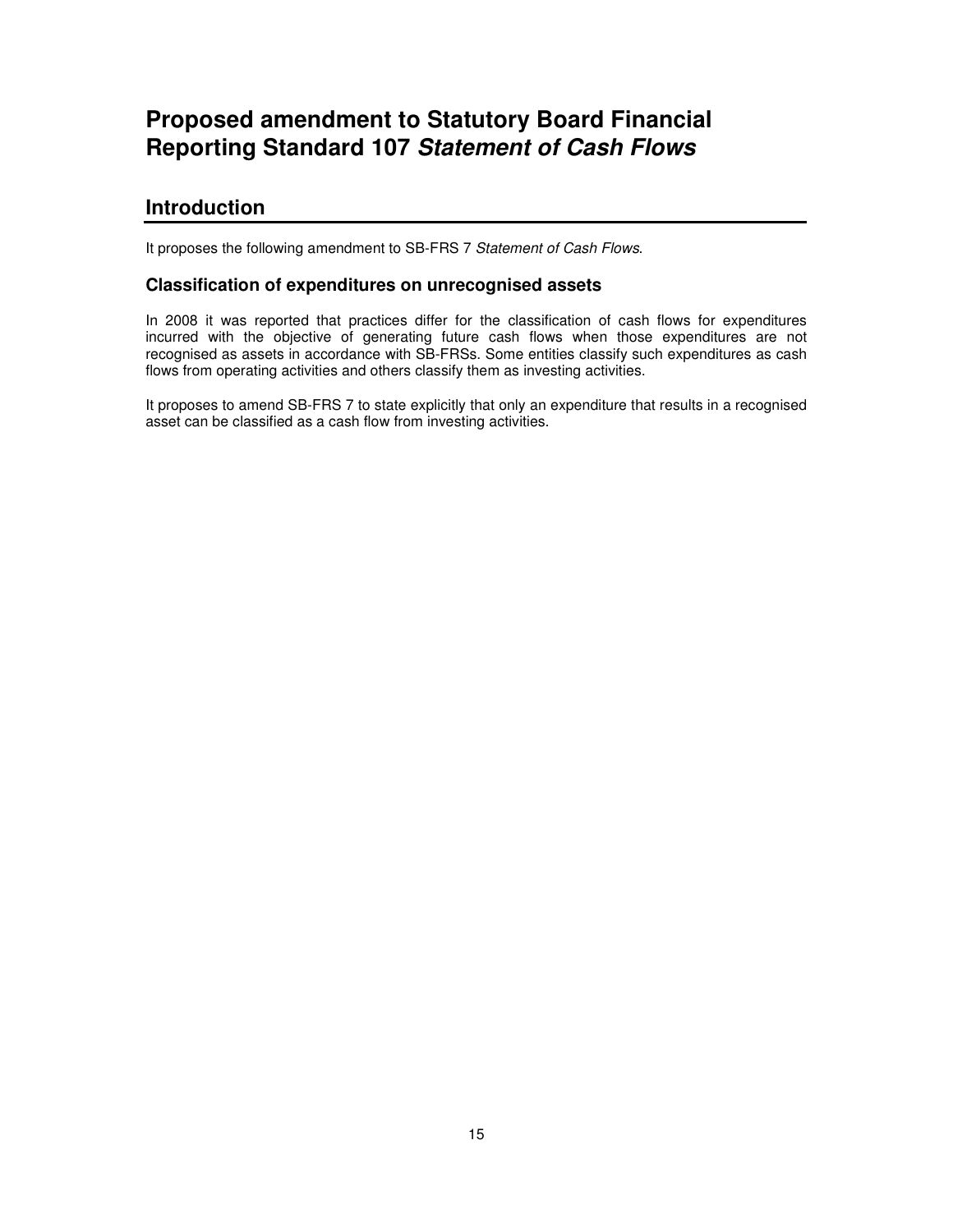# **Proposed amendment to SB-FRS 7 Statement of Cash Flows**

Paragraph 16 is amended (new text is underlined and deleted text is struck through) and paragraph 56 is added. Paragraph 6 is not proposed for amendment but is included here for ease of reference.

### **Definitions**

**6 The following terms are used in this Standard with the meanings specified:** 

**…** 

**Operating activities are the principal revenue-producing activities of the entity and other activities that are not investing or financing activities.** 

**Investing activities are the acquisition and disposal of long-term assets and other investments not included in cash equivalents.** 

**Financing activities are activities that result in changes in the size and composition of the contributed equity and borrowings of the entity.** 

### **Presentation of a statement of cash flows**

#### **Investing activities**

16 The separate disclosure of cash flows arising from investing activities is important because the cash flows represent the extent to which expenditures have been made for resources intended to generate future income and cash flows that are initially recognised as assets in the statement of financial position. Examples of cash flows arising from investing activities are:

(a) ...

## **Effective date**

56 Paragraph 16 was amended by *Improvements to SB-FRSs* issued in [date]. An entity shall apply that amendment for annual periods beginning on or after 1 January 2010. Earlier application is permitted. If an entity applies the amendment for an earlier period it shall disclose that fact.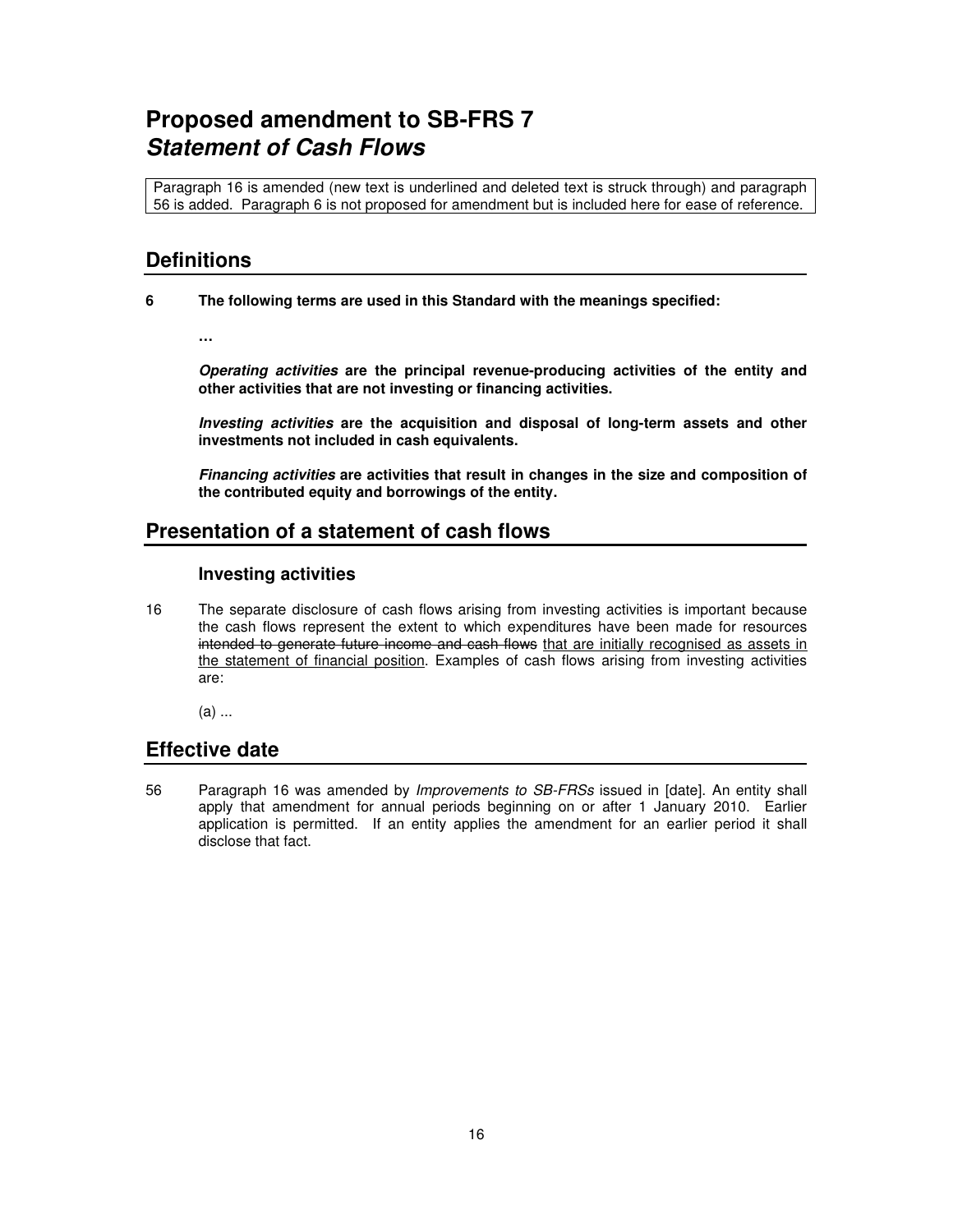# **Appendix to proposed amendment to SB-FRS 7 Proposed amendment to Basis for Conclusions on SB-FRS 106 Exploration for and Evaluation of Mineral Resources**

In the Basis for Conclusions on SB-FRS 106, paragraphs BC23A and BC23B are added. Paragraph BC23 is not proposed for amendment but is included here for ease of reference.

#### **Temporary exemption from SB-FRS 8 paragraphs 11 and 12**

- BC23 It acknowledges that it is difficult to make piecemeal changes to recognition and measurement practices at this time because many aspects of accounting for extractive activities are interrelated with aspects that will not be considered until it completes its comprehensive review of accounting for extractive activities. However, not imposing the requirements in the SB-FRS would detract from the relevance and reliability of an entity's financial statements to an unacceptable degree.
- BC23A In 2008, as part of its annual improvements project, it considered the guidance on the treatment in SB-FRS 7 Statement of Cash Flows of some types of expenditures incurred with the objective of generating future cash flows when those expenditures are not recognised as assets under SB-FRSs. Some entities classify such expenditures as cash flows from operating activities and others classify them as investing activities. Examples of such expenditures are those for exploration and evaluation activities, which can be recognised according to SB-FRS 106 as either an asset or an expense.
- BC23B It noted that the exemption in SB-FRS 106 applies only to recognition and measurement of exploration and evaluation assets, not to the classification of related expenditures in the statement of cash flows. Consequently, it proposed an amendment to paragraph 16 of SB-FRS 7 to state that only an expenditure that results in a recognised asset can be classified as a cash flow from investing activities.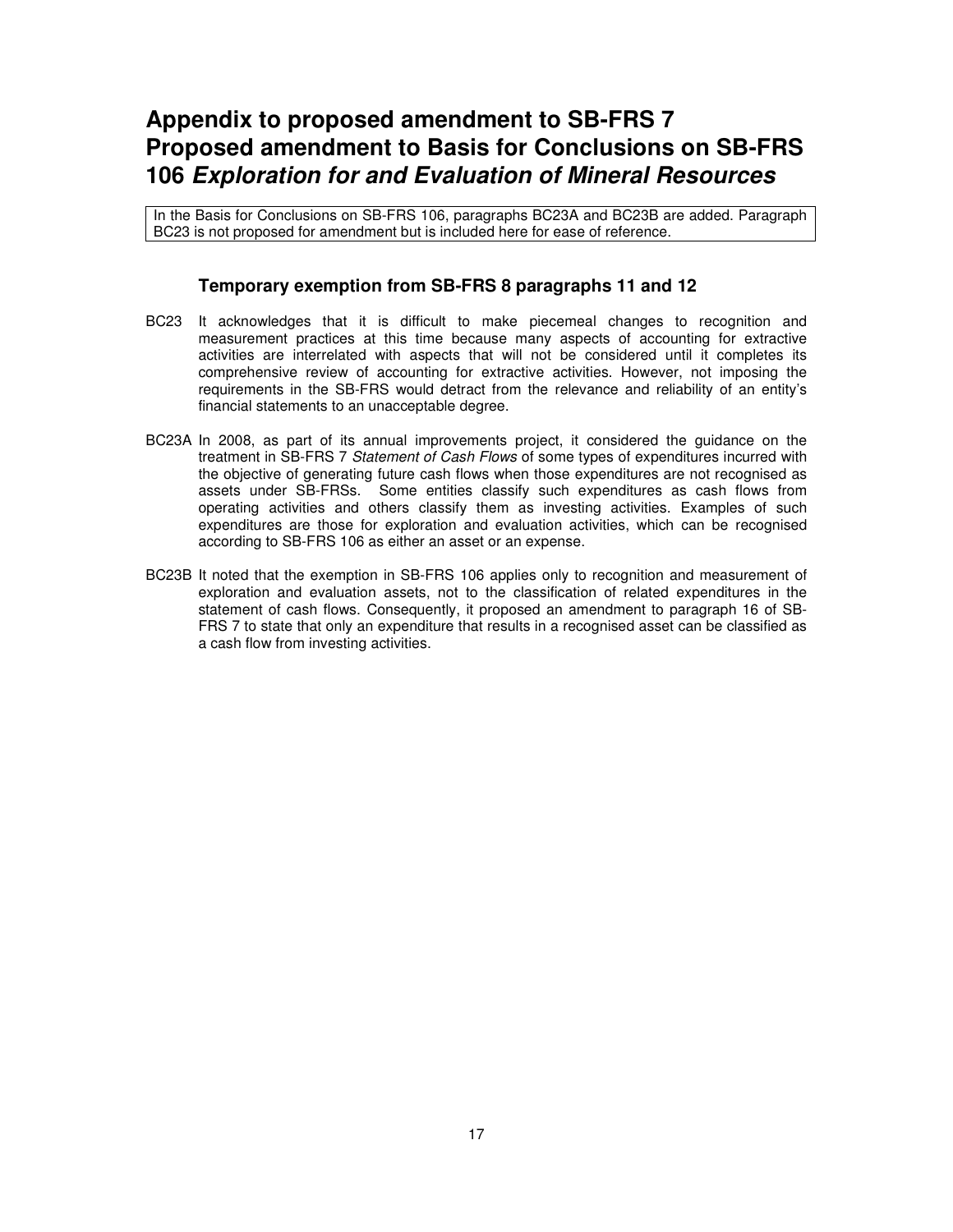# **Basis for Conclusions on proposed amendment to SB-FRS 7 Statement of Cash Flows**

This Basis for Conclusions accompanies, but is not part of, the proposed amendment.

### **Classification of expenditures on unrecognised assets**

- BC1 This Basis for Conclusions summarises its considerations in reaching its conclusions in proposing an amendment to SB-FRS 7 Statement of Cash Flows in 2008.
- BC2 In 2008 it was reported that the practices differ for the classification of cash flows for expenditures incurred with the objective of generating future cash flows when those expenditures are not recognised as assets in accordance with SB-FRSs. Some entities classify such expenditures as cash flows from operating activities and others classify them as investing activities. Examples of such expenditures are those for exploration and evaluation activities, which SB-FRS 106 Exploration for and Evaluation of Mineral Resources permits to be recognised as either an asset or an expense depending on the entity's previous accounting policies for those expenditures. Expenditures on advertising and promotional activities, staff training, and research and development could also raise the same issue.
- BC3 It decided not to add this issue to its agenda but recommended that it amend SB-FRS 7 to state explicitly that only an expenditure that results in a recognised asset can be classified as a cash flow from investing activity.
- BC4 In 2008, as part of its annual improvements project, it considered the principles in SB-FRS 7, specifically guidance on the treatment of such expenditures in the statement of cash flows. It noted that even though paragraphs 14 and 16 of SB-FRS 7 appear to be clear that only expenditure that results in the recognition of an asset should be classified as cash flows from investing activities, the wording is not definitive in this respect. Some might misinterpret the reference in paragraph 11 of SB-FRS 7 for an entity to assess classification by activity that is most appropriate to its business to imply that the assessment is an accounting policy choice.
- BC5 Consequently, it decided to remove the potential misinterpretation by proposing an amendment to paragraph 16 of SB-FRS 7 to state explicitly that only an expenditure that results in a recognised asset can be classified as a cash flow from investing activities.
- BC6 It concluded that this proposal, if confirmed, would better align the classification of cash flows from investing activities in the statement of cash flows and the presentation of recognised assets in the statement of financial position, would reduce divergence in practice and, therefore, would result in financial statements that are easier for users to understand.
- BC7 It also concluded that the Basis for Conclusions accompanying SB-FRS 106 should be amended to clarify its view that the exemption in SB-FRS 106 applies only to recognition and measurement of exploration and evaluation assets, not to the classification of related expenditures in the statement of cash flows, for the same reasons set out above in paragraph BC6.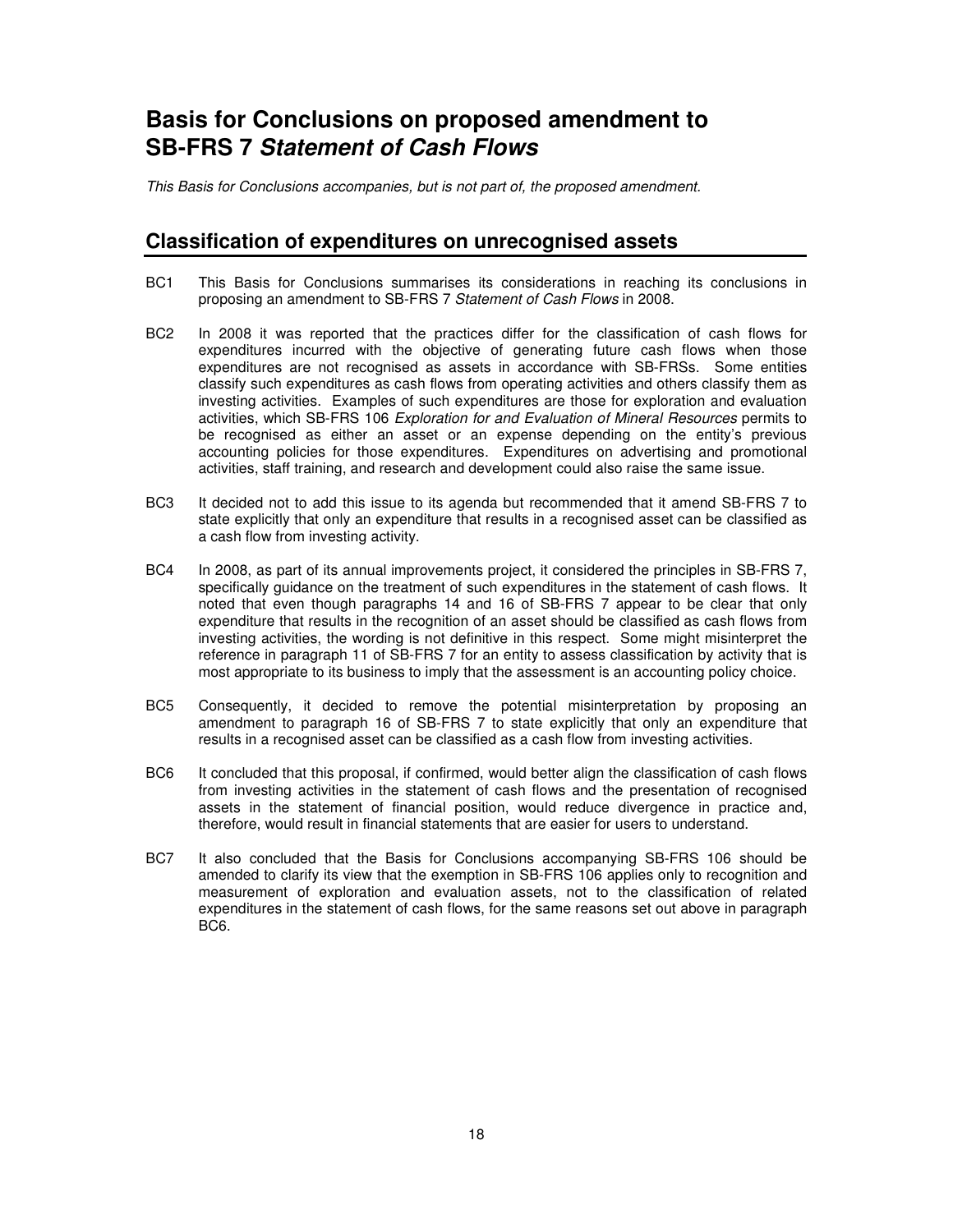# **Proposed amendment to Appendix of Statutory Board Financial Reporting Standard 18 Revenue**

### **Introduction**

It proposes the following amendment to the Appendix of SB-FRS 18 Revenue.

#### **Determining whether an entity is acting as a principal or as an agent**

It proposes to amend the guidance accompanying SB-FRS 18 to address the issue of determining whether an entity is acting as a principal or as an agent. Paragraph 8 of SB-FRS 18 specifies the accounting for amounts collected on behalf of a principal. However, SB-FRS 18 does not provide guidance on determining whether an entity is acting as a principal or as an agent.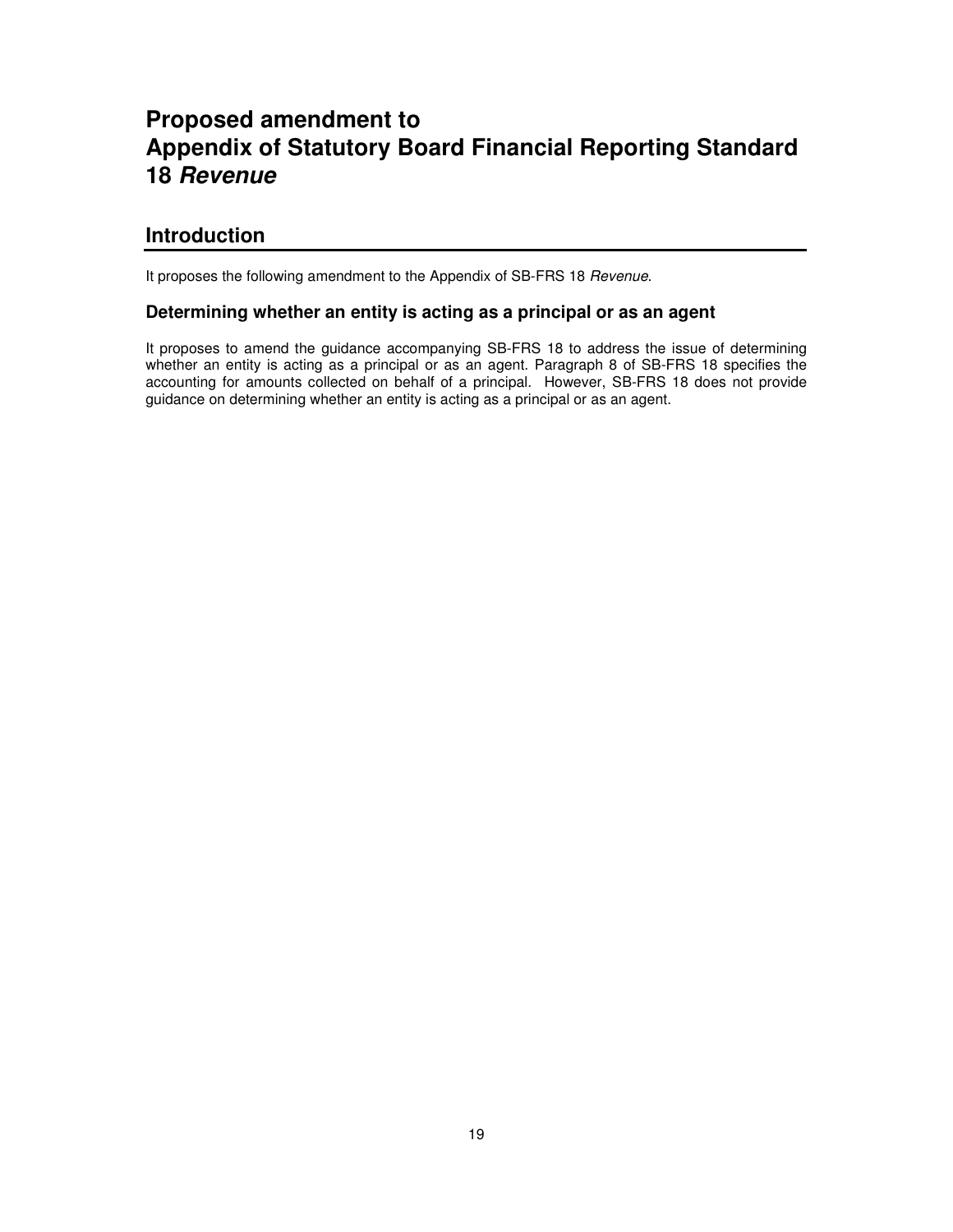# **Proposed amendment to Appendix of SB-FRS 18 Revenue**

In the Appendix of SB-FRS 18, after example 20, a heading, a footnote and example 21 are added.

### **Recognition and measurement**

21 Determining whether an entity is acting as a principal or as an agent (2008 amendment)\*

\* In 2007 it was recommended that it includes in this Appendix guidance on determining whether an entity is acting as a principal or as an agent in accordance with SB-FRS 18. It noted that this issue has widespread and practical relevance. It noted that paragraph 8 of SB-FRS 18 specifies the accounting for amounts collected on behalf of a principal. However, it acknowledged that SB-FRS 18 does not provide guidance on determining whether an entity is acting as a principal or as an agent. Example 21 was added by Improvements to SB-FRSs issued in [date].

Paragraph 8 states that 'in an agency relationship, the gross inflows of economic benefits include amounts collected on behalf of the principal and which do not result in increases in equity for the entity. The amounts collected on behalf of the principal are not revenue. Instead, revenue is the amount of commission.' Determining whether an entity is acting as a principal or as an agent depends on facts and circumstances and requires judgement. An entity is acting as a principal when it has exposure to the significant risks and rewards associated with the sale of goods or the rendering of services. Features that, individually or in combination, indicate that an entity is acting as a principal include:

- (a) the entity has the primary responsibility for providing the goods or services to the customer or for fulfilling the order, for example by being responsible for the acceptability of the products or services ordered or purchased by the customer;
- (b) the entity has inventory risk before or after the customer order, during shipping or on return;
- (c) the entity has discretion in establishing prices, either directly or indirectly, for example by providing additional goods or services;
- (d) the entity bears the customer's credit risk.

An entity is acting as an agent when it does not have exposure to the significant risks and rewards associated with the sale of goods or the rendering of services. One feature indicating that an entity is acting as an agent is that the amount the entity earns is predetermined, being either a fixed fee per transaction or a stated percentage of the amount billed to the customer.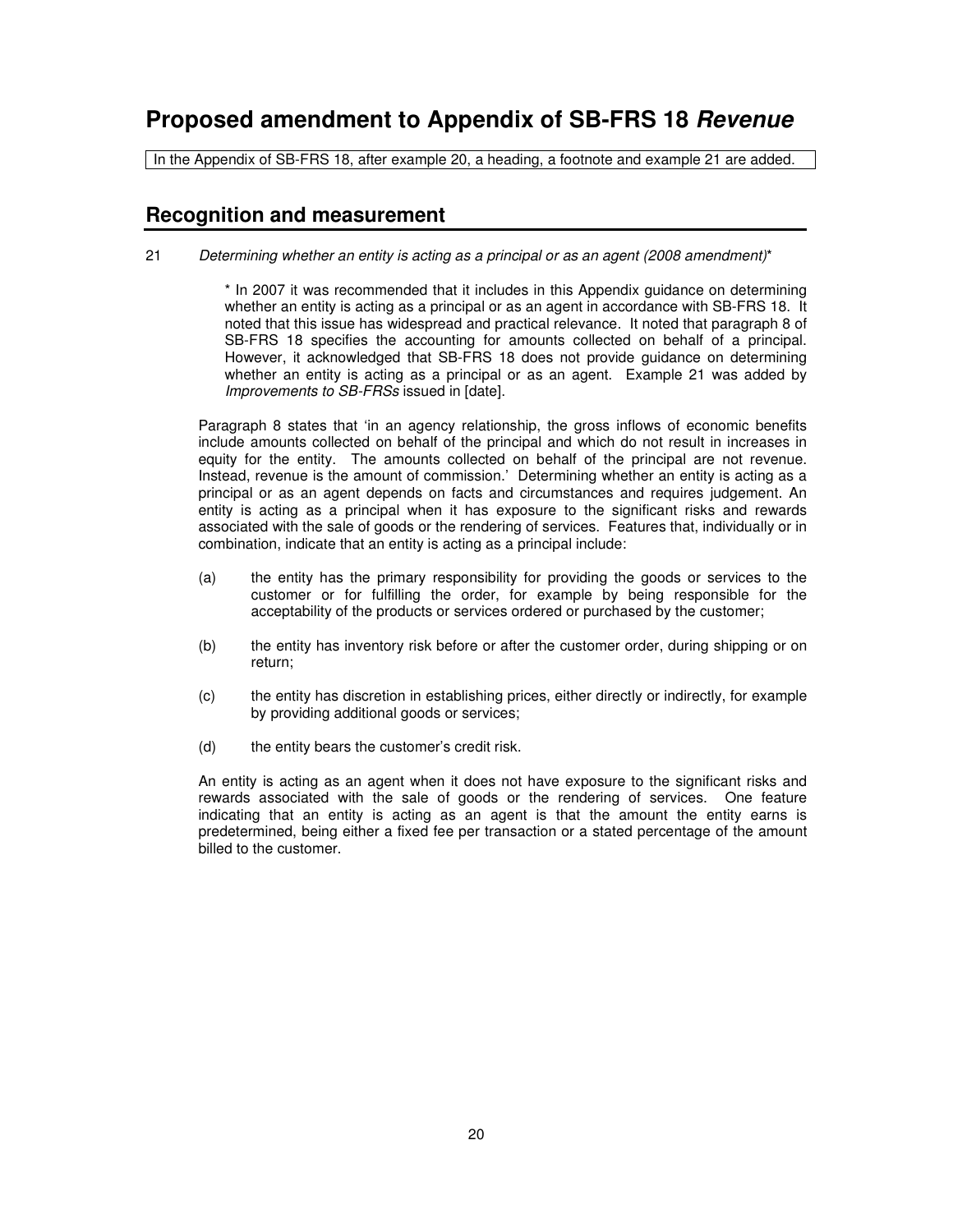# **Basis for Conclusions on proposed amendment to Appendix of SB-FRS 18 Revenue**

This Basis for Conclusions accompanies, but is not part of, the proposed amendment.

# **Determining whether an entity is acting as a principal or as an agent**

- BC1 In 2007 it received a request for guidance on determining whether an entity is acting as a principal or as an agent in accordance with SB-FRS 18. Noting that this issue has widespread and practical relevance, it was recommended that it includes such guidance in the Appendix of SB-FRS 18 as a part of its annual improvements project.
- BC2 It noted that paragraph 8 of SB-FRS 18 specifies the accounting for amounts collected on behalf of a principal. However, it acknowledged that SB-FRS 18 does not provide guidance on how to determine whether an entity is acting as a principal or as an agent.
- BC3 It concluded that an entity is acting as a principal when it has exposure to the significant risks and rewards associated with the sale of goods or the rendering of services. It identified some features that, individually or in combination, indicate that this criterion is met. It concluded that an entity is acting as an agent when it does not have exposure to the significant risks and rewards associated with the sale of goods or the rendering of services.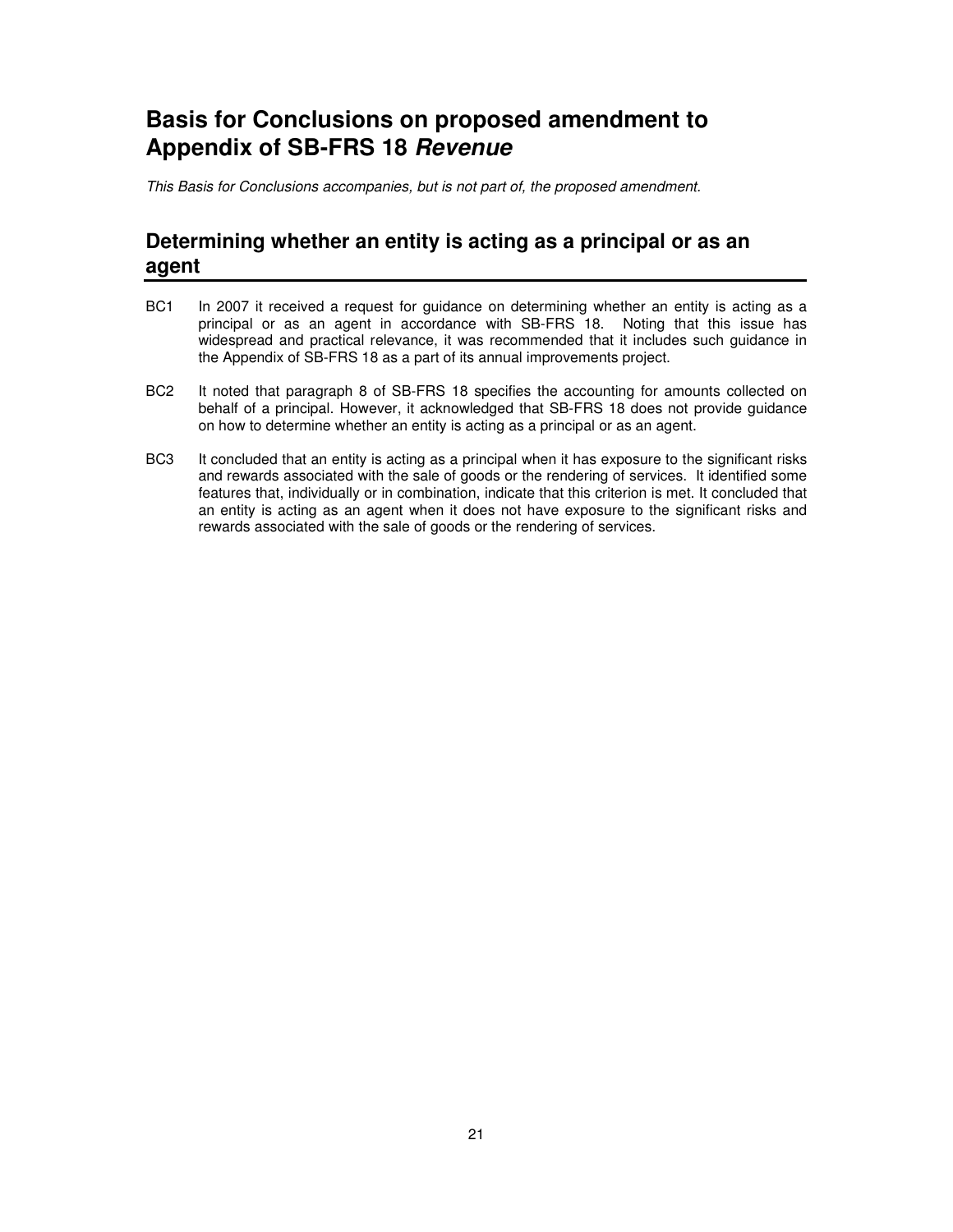# **Proposed amendment to Statutory Board Financial Reporting Standard 36 Impairment of Assets**

### **Introduction**

It proposes the following amendment to SB-FRS 36 Impairment of Assets.

#### **Unit of accounting for goodwill impairment**

It proposes to amend SB-FRS 36 to clarify whether the largest unit permitted by SB-FRS 36 is the operating segment level as defined in paragraph 5 of SB-FRS 108 Operating Segments before or after the aggregation permitted by paragraph 12 of SB-FRS 108.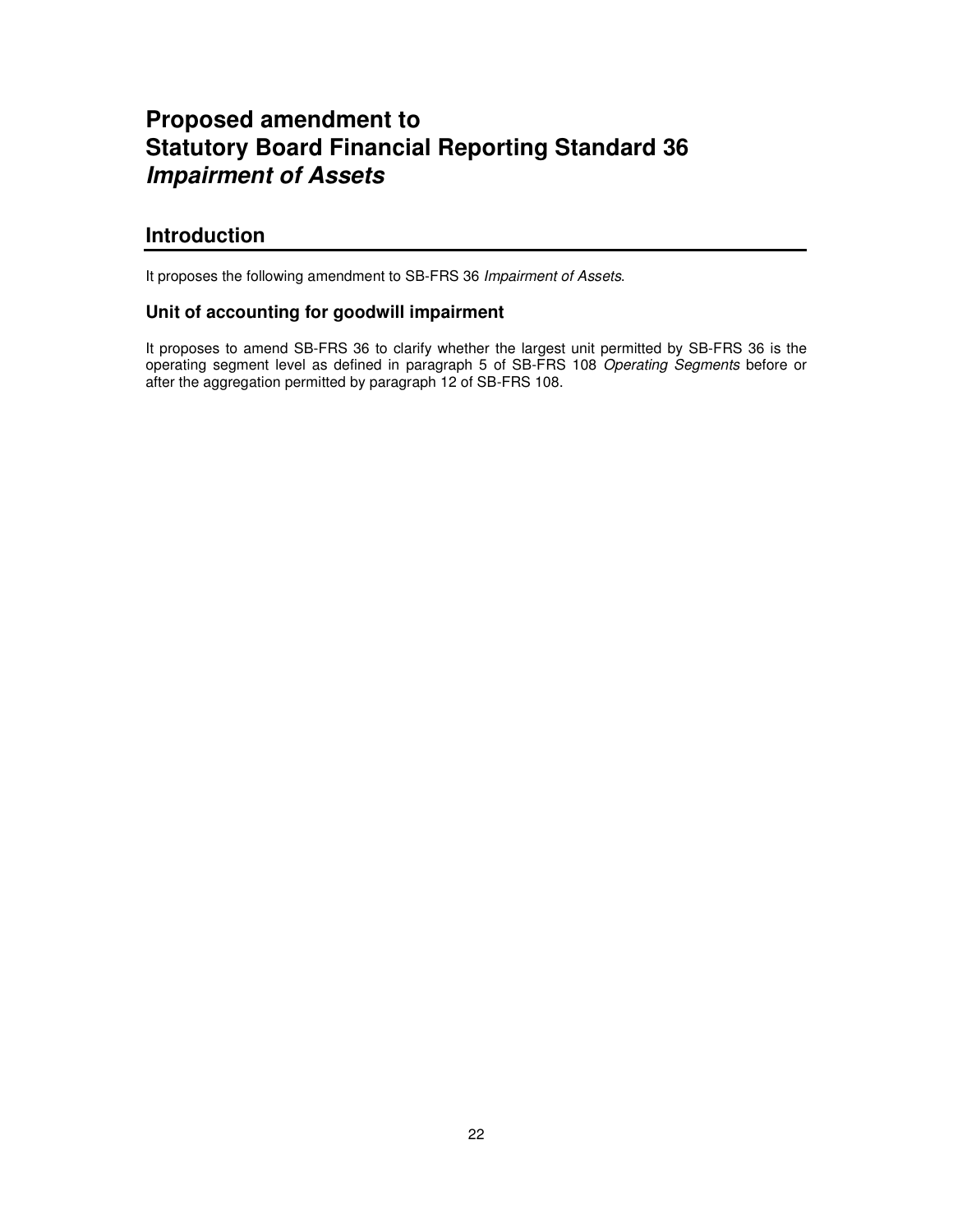# **Proposed amendment to SB-FRS 36 Impairment of Assets**

Paragraph 80 is amended (new text is underlined and deleted text is struck through) and paragraph 140E is added.

## **Cash-generating units and goodwill**

### **Recoverable amount and carrying amount of a cashgenerating unit**

#### **Goodwill**

Allocating goodwill to cash-generating units

- **80 For the purpose of impairment testing, goodwill acquired in a business combination shall, from the acquisition date, be allocated to each of the acquirer's cash-generating units, or groups of cash-generating units, that is expected to benefit from the synergies of the combination, irrespective of whether other assets or liabilities of the acquiree are assigned to those units or groups of units. Each unit or group of units to which the goodwill is so allocated shall:** 
	- **(a) represent the lowest level within the entity at which the goodwill is monitored for internal management purposes; and**
	- **(b) not be larger than an operating segment determined in accordance with as defined by paragraph 5 of SB-FRS 108 Operating Segments before aggregation.**

### **Transitional provisions and effective date**

140E *Improvements to SB-FRSs* issued [date] amended paragraph 80(b). An entity shall apply that amendment prospectively for annual periods beginning on or after 1 January 2010. Earlier application is permitted. If an entity applies the amendment for an earlier period it shall disclose that fact.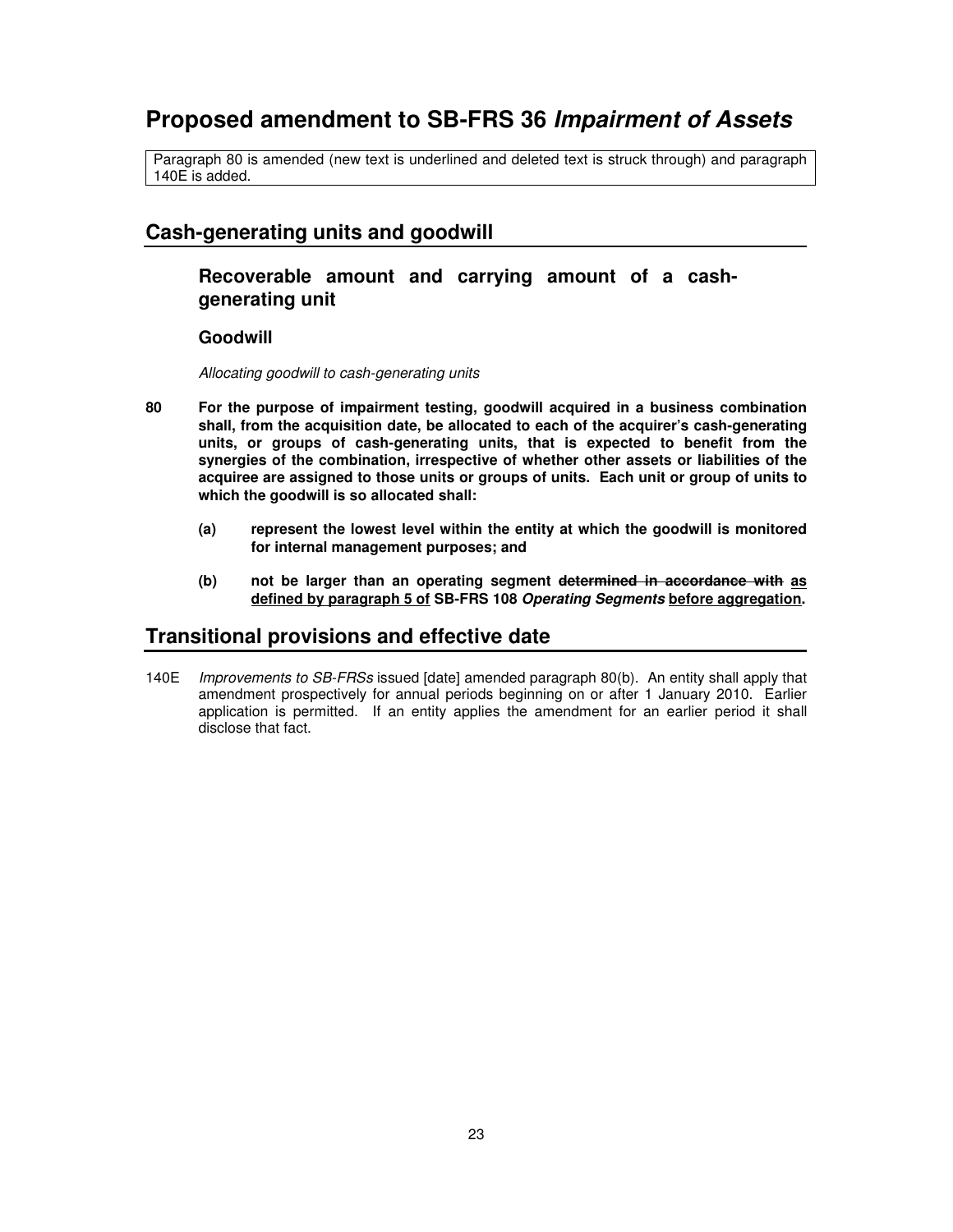# **Basis for Conclusions on proposed amendment to SB-FRS 36 Impairment of Assets**

This Basis for Conclusions accompanies, but is not part of, the proposed amendment.

# **Unit of accounting for goodwill impairment**

- BC1 Entities adopting SB-FRS 108 must reconsider the allocation of goodwill to cash-generating units because of the definition of operating segment introduced by SB-FRS 108. That definition affects the determination of the largest unit permitted by paragraph 80 for testing goodwill for impairment. In 2008 it was made aware that divergent views had developed regarding the largest unit permitted by SB-FRS 36 for impairment testing of goodwill. One view is that the unit is the operating segment level as defined in paragraph 5 of SB-FRS 108 before the aggregation permitted by paragraph 12 of SB-FRS 108. The other view is that the unit is the operating segment level as defined in paragraph 5 of SB-FRS 108 after the aggregation permitted by paragraph 12 of SB-FRS 108.
- BC2 It noted that the lowest level of the entity at which management monitors goodwill as required in paragraph 80(a) is the same as the lowest level of operating segments at which the chief operating decision maker regularly reviews operating results as defined in SB-FRS 108. It also noted that the linkage of the entity's goodwill monitoring level with the entity's internal reporting level is intentional, as previously described in paragraph BC140 of SB-FRS 36.
- BC3 It noted that aggregating operating segments for goodwill impairment testing into a unit larger than the level at which goodwill is monitored contradicts the rationale underlying SB-FRS 36, as set out in paragraphs BC145–BC150 of SB-FRS 36. In addition, meeting the aggregation criteria of similar economic characteristics permitted in SB-FRS 108 does not automatically result in groups of cash-generating units that are expected to benefit from the synergies of allocated goodwill. Similarly, the aggregated segments do not necessarily represent business operations that are economically interdependent or work in concert to recover the goodwill being assessed for impairment.
- BC4 Therefore, it decided to propose an amendment to paragraph 80(b) to state that the required unit for goodwill impairment in this standard is not larger than the operating segment level as defined in paragraph 5 of SB-FRS 108 before the permitted aggregation.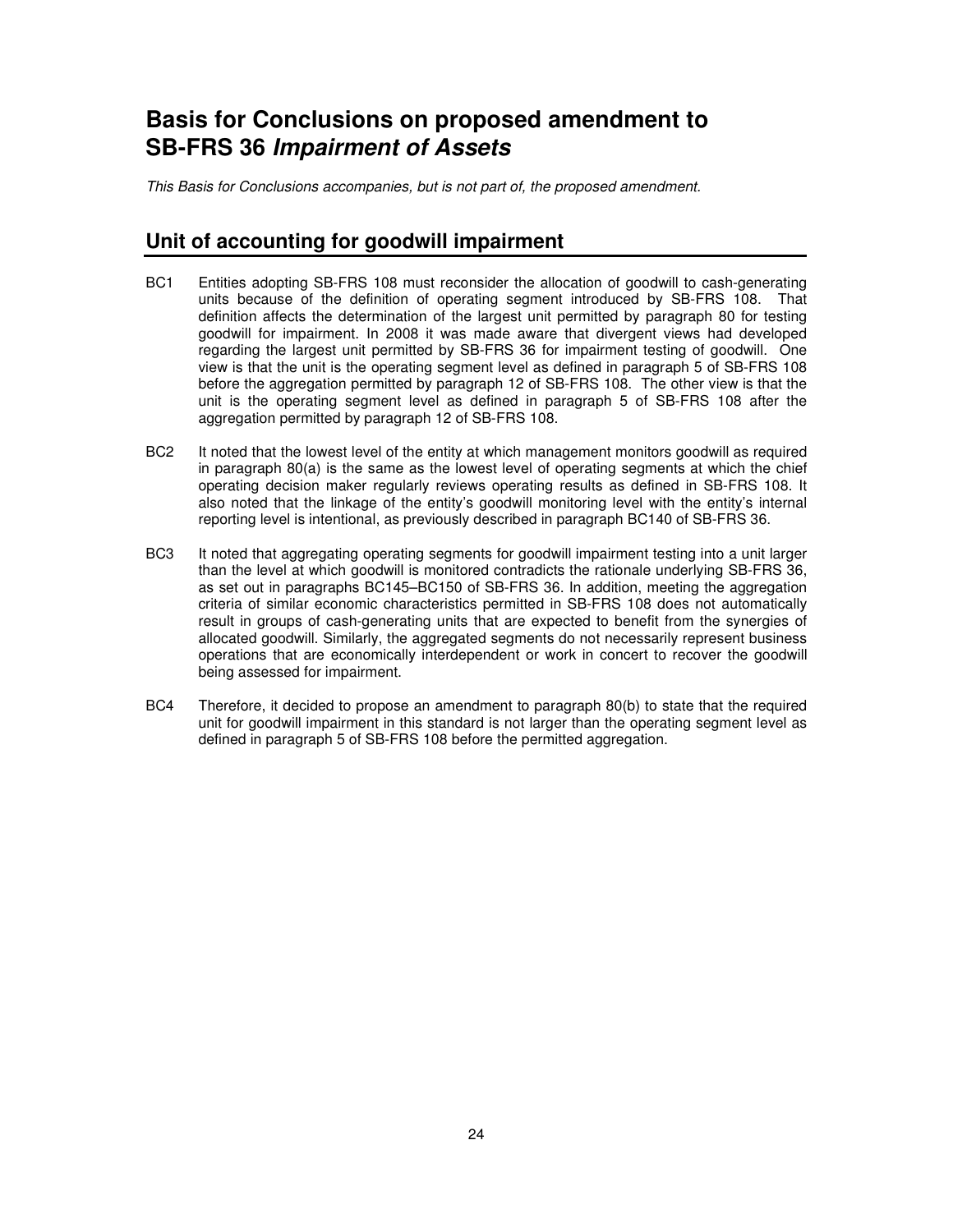# **Proposed amendments to Statutory Board Financial Reporting Standard 38 Intangible Assets**

### **Introduction**

it proposes the following amendments to SB-FRS 38 Intangible Assets.

#### **Additional consequential amendments arising from revised SB-FRS 103**

It proposes additional amendments to paragraphs 36 and 37 of SB-FRS 38 to clarify the effect of its decisions in SB-FRS 103 Business Combinations (as revised in 2008) on the accounting for intangible assets acquired in a business combination.

#### **Measuring the fair value of an intangible asset acquired in a business combination**

It also proposes to clarify the description of valuation techniques commonly used by entities when measuring the fair value of intangible assets acquired in a business combination that are not traded in active markets.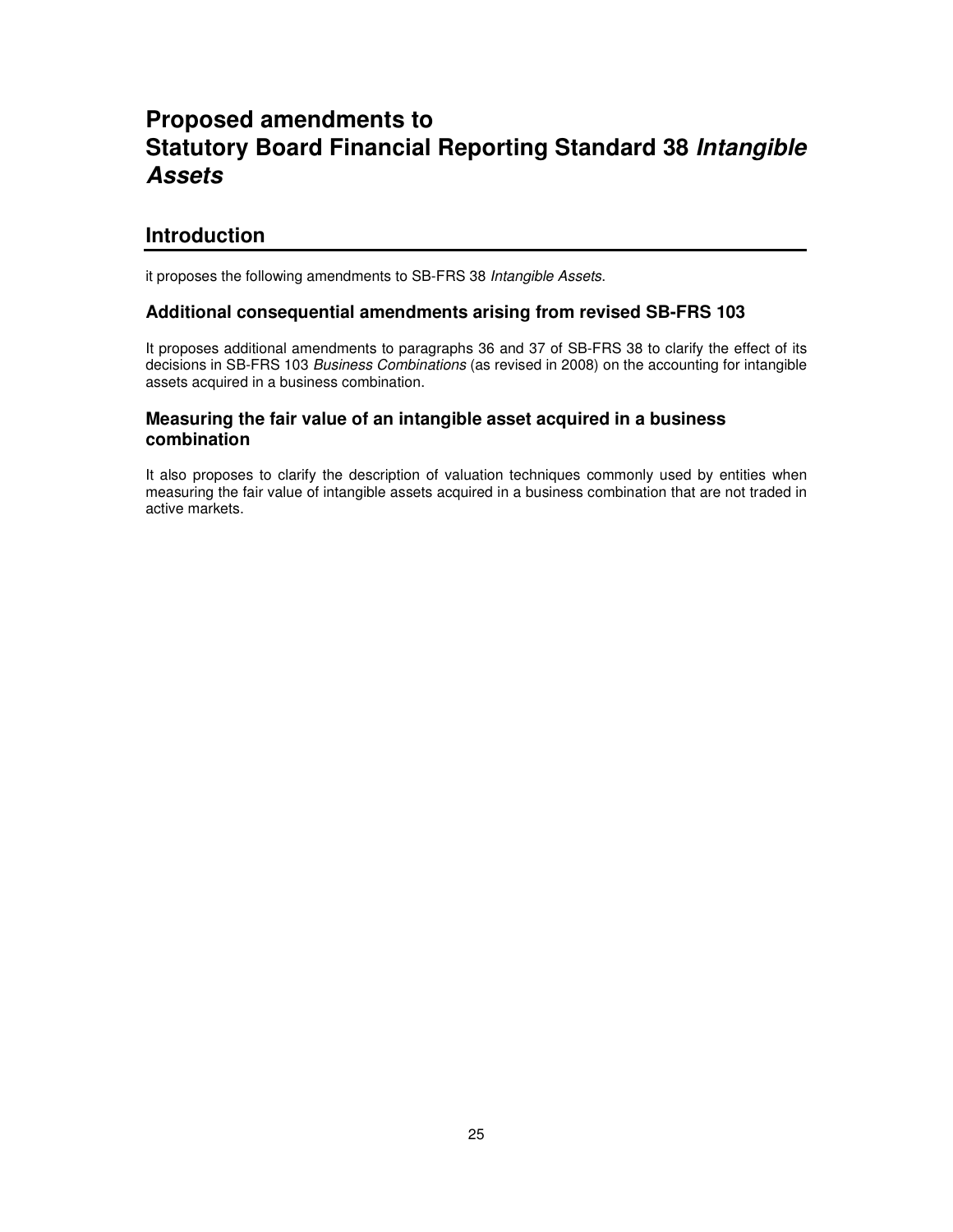# **Proposed amendments to SB-FRS 38 Intangible Assets**

Paragraphs 36, 37, 40, 41 and 130C are amended (new text is underlined and deleted text is struck through) and paragraph 130E is added.

## **Recognition and measurement**

#### **Acquisition as part of a business combination**

#### **Measuring the fair value of an intangible asset acquired in a business combination**

- 36 An intangible asset acquired in a business combination might be separable, but only together with a related contract, identifiable tangible or intangible asset, or liability. For example, a magazine's publishing title might not be able to be sold separately from a related subscriber database, or a trademark for natural spring water might relate to a particular spring and could not be sold separately from the spring. In such cases, the acquirer recognises the intangible group of assets as a single asset separately from goodwill if the individual fair values of the assets in the group are not reliably measurable. If an intangible asset is separable only with another intangible asset, the acquirer may recognise the group of intangible assets as a single asset.
- 37 Similarly, the terms 'brand' and 'brand name' are often used as synonyms for trademarks and other marks. However, the former are general marketing terms that are typically used to refer to a group of complementary assets such as a trademark (or service mark) and its related trade name, formulas, recipes and technological expertise. The acquirer may recognises as a single asset a group of complementary intangible assets comprising a brand if the individual fair values of the complementary assets are not reliably measurable. If the individual fair values of the complementary assets are reliably measurable, an acquirer may recognise them as a single asset provided the individual assets have similar useful lives. For example, the terms 'brand' and 'brand name' are often used as synonyms for trademarks and other marks. However, the former are general marketing terms that are typically used to refer to a group of complementary assets such as a trademark (or service mark) and its related trade name, formulas, recipes and technological expertise.
- 40 If no active market exists for an intangible asset, its fair value is the amount that the entity would have paid for the asset, at the acquisition date, in an arm's length transaction between knowledgeable and willing parties, on the basis of the best information available. In determining this amount, an entity considers the outcome of recent transactions for similar assets. For example, an entity may apply multiples reflecting current market transactions to factors that drive the profitability of the asset (such as revenue and operating profit).
- 41 Entities that are regularly involved in the purchase and sale of unique intangible assets may have developed techniques for estimating their fair values indirectly. These techniques may be used for initial measurement of an intangible asset acquired in a business combination if their objective is to estimate fair value and if they reflect current transactions and practices in the industry to which the asset belongs. These techniques include, for example when appropriate:
	- (a) applying multiples reflecting current market transactions to indicators that drive the profitability of the asset (such as revenue, market shares and operating profit) or to the royalty stream that could be obtained from licensing the intangible asset to estimating the hypothetical costs the entity avoids by owning the intangible asset and not needing:
		- $(i)$  to license it from another party in an arm's length transaction (as in the 'relief from royalty' approach) or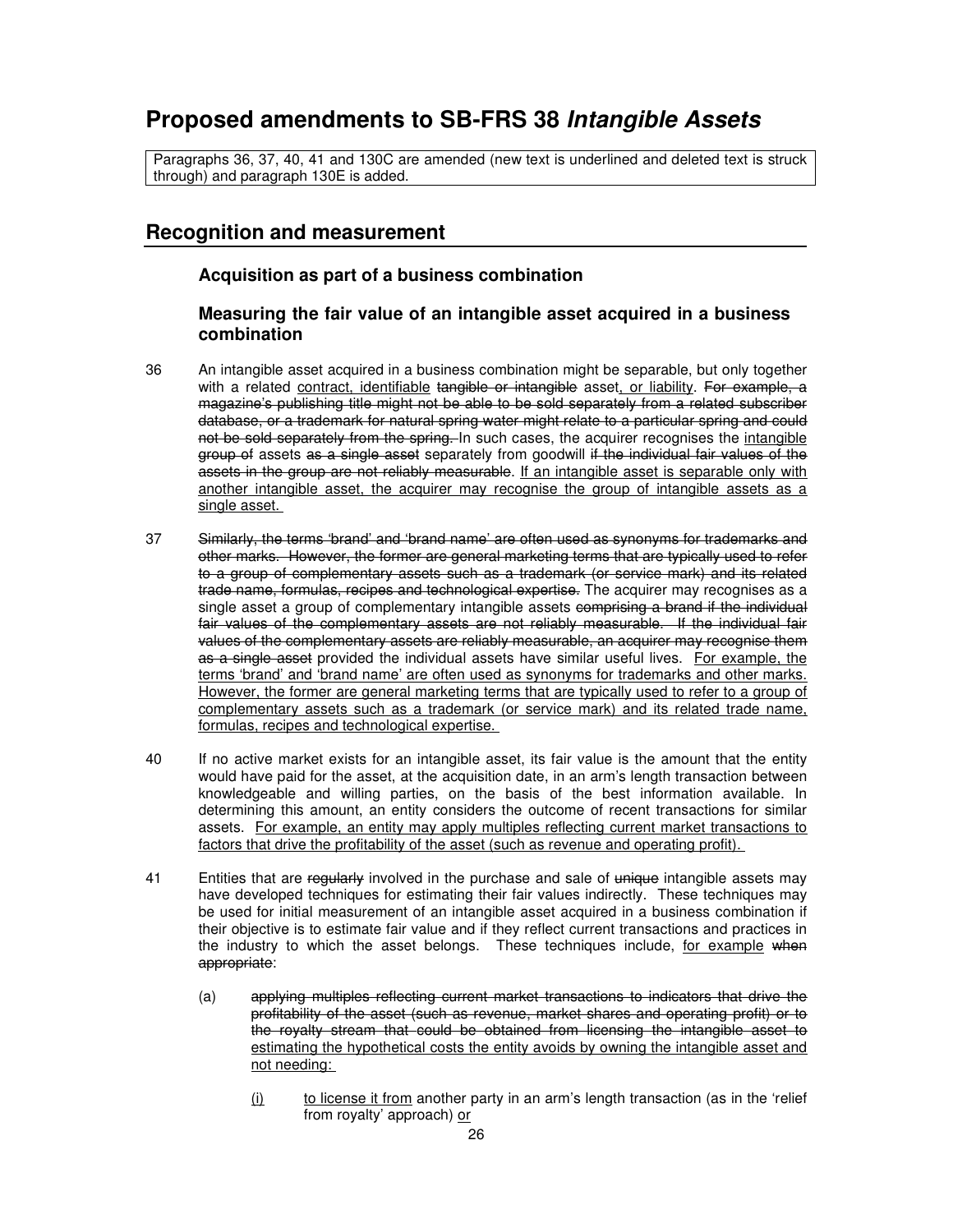- (ii) to recreate or replace it (as in the cost approach);  $\theta$  and
- (b) discounting estimated future net cash flows from the asset.

#### **Transitional provisions and effective date**

- 130C SB-FRS 103 (as revised in 2008) amended paragraphs 12, 33–35, 68, 69, 94 and 130, deleted paragraphs 38 and 129 and added paragraph 115A. Improvements to SB-FRSs. issued in [date], amended paragraphs 36 and 37. An entity shall apply those amendments prospectively for annual periods beginning on or after 1 July 2009. Therefore, amounts recognised for intangible assets and goodwill in prior business combinations shall not be adjusted. If an entity applies SB-FRS 103 (revised 2008) for an earlier period, the amendments shall also be applied for that earlier period.
- 130E Improvements to SB-FRSs, issued in [date], amended paragraphs 40 and 41. An entity shall apply those amendments prospectively for annual periods beginning on or after 1 January 2010. Earlier application is permitted. If an entity applies the amendments for an earlier period it shall disclose that fact.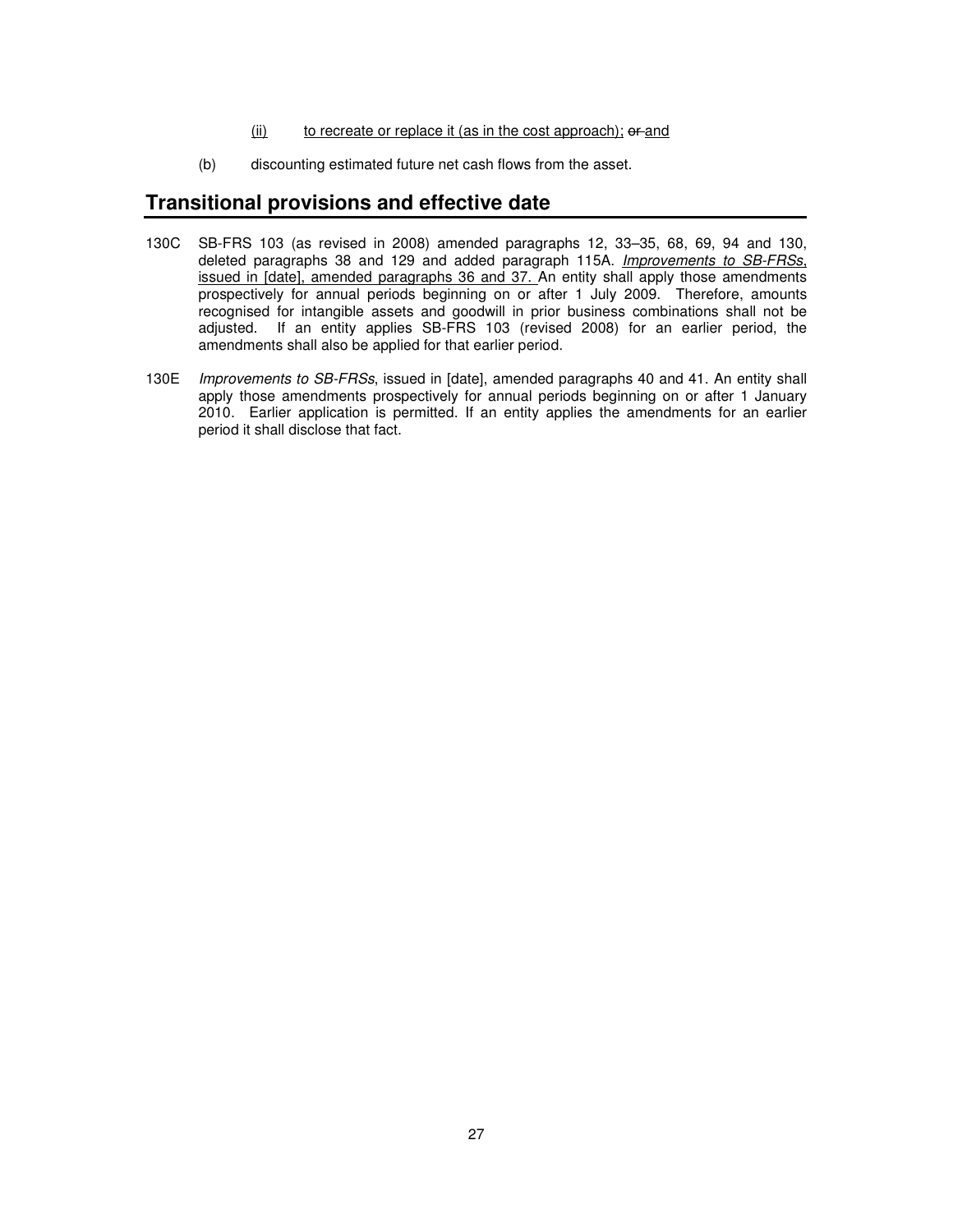# **Basis for Conclusions on proposed amendments to SB-FRS 38 Intangible Assets**

This Basis for Conclusions accompanies, but is not part of, the proposed amendments.

# **Additional consequential amendments arising from revised SB-FRS 103**

BC1 When it developed SB-FRS 103 Business Combinations (as revised in 2008), it decided that if an intangible asset acquired in a business combination is separable or arises from contractual or other legal rights, sufficient information exists to measure the fair value of the asset reliably. It made related amendments to SB-FRS 38 to reflect that decision. However, it has identified additional amendments to paragraphs 36 and 37 of SB-FRS 38 that are needed to reflect clearly its decisions on the accounting for intangible assets acquired in a business combination. Those amendments would be effective at the same time as SB-FRS 103.

# **Measuring the fair value of an intangible asset acquired in a business combination**

BC2 It was made aware that paragraph 41 of SB-FRS 38 could be misinterpreted in practice and could lead entities to measure fair value inappropriately. To address this, it decided to amend paragraphs 40 and 41 of SB-FRS 38 to clarify the description of valuation techniques commonly used to measure intangible assets at fair value when assets are not traded in an active market. It also decided that the amendments should be applied prospectively because retrospective application might require some entities to remeasure fair values associated with previous transactions. It does not think this is appropriate because the remeasurement might involve the use of hindsight in those circumstances.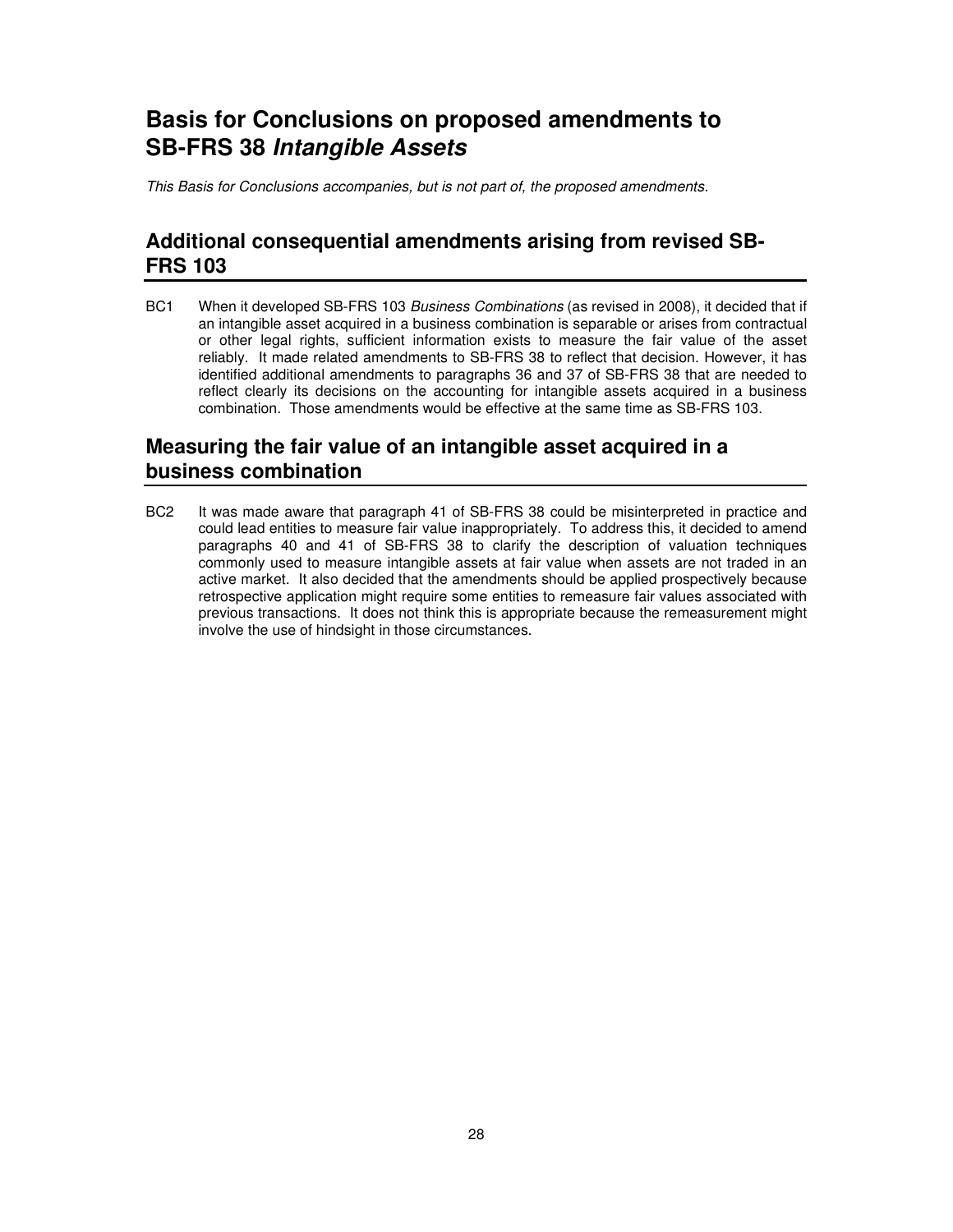# **Proposed amendments to Statutory Board Financial Reporting Standard 39 Financial Instruments: Recognition and Measurement**

### **Introduction**

It proposes the following amendments to SB-FRS 39 Financial Instruments: Recognition and Measurement.

#### **Scope exemption of business combination contracts**

It proposes to clarify that the scope exemption in paragraph 2(g) applies only to binding (forward) contracts between an acquirer and a vendor in a business combination to buy an acquiree at a future date.

#### **Application of the fair value option**

It proposes to clarify that the fair value option in paragraph 11A applies only to financial instruments within the scope of SB-FRS 39 that contain embedded derivatives.

#### **Cash flow hedge accounting**

It proposes to clarify when gains and losses on hedging instruments should be reclassified from equity to profit or loss as a reclassification adjustment (see SB-FRS 1 Presentation of Financial Statements (as revised in 2008)) for cash flow hedges of a forecast transaction that subsequently results in the recognition of a financial instrument or for cash flow hedges of recognised financial instruments. The proposed amendments clarify that the gains or losses on the hedging instrument should be reclassified from equity to profit or loss as a reclassification adjustment in the period that the hedged forecast cash flows affect profit or loss.

#### **Bifurcation of an embedded foreign currency derivative**

It proposes to clarify what the 'economic environment' is in determining whether a currency is commonly used in contracts to buy or sell non-financial items and therefore is closely related to the host contract. The proposed amendment clarifies that contracts denominated in foreign currencies that have one or more of the characteristics of a functional currency (as set out in SB-FRS 21 The Effect of Changes in Foreign Exchange Rates) are likely to be integral to the contractual arrangement and therefore closely related to the host contract and prohibited from being accounted for separately.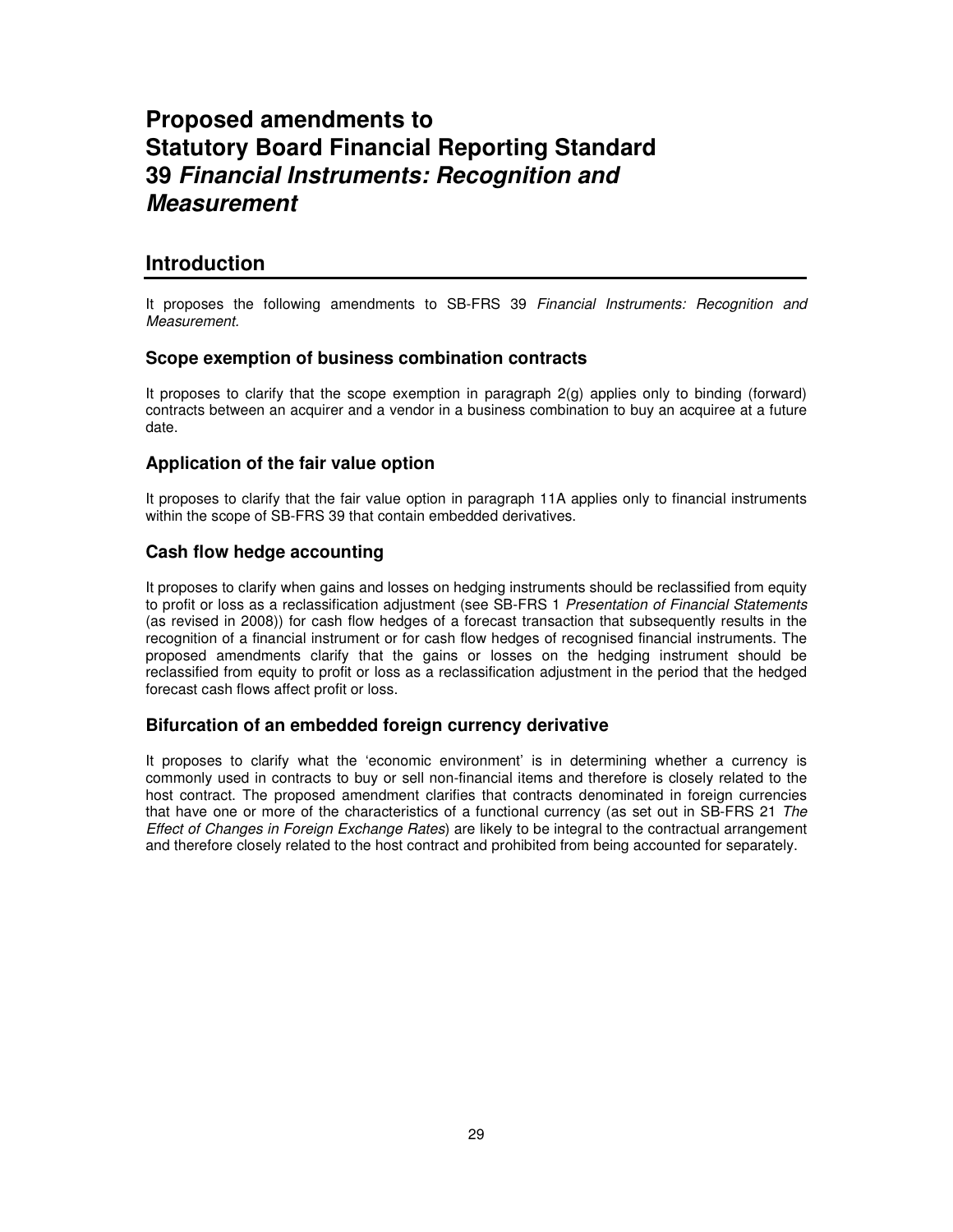# **Proposed amendments to SB-FRS 39 Financial Instruments: Recognition and Measurement**

Paragraphs 2(g), 11A, 97 and 100 are amended (new text is underlined and deleted text is struck through) and paragraph 103H is added.

### **Scope**

- **2 This Standard shall be applied by all entities to all types of financial instruments except:** 
	- **(a) ...**
	- **(g) any forward contracts that results from an agreement entered into before the acquisition date (ie before the date on which the acquirer obtains control of the acquiree) between an acquirer and a vendor, in a business combination, to buy or sell an acquiree at a future date and at a specified price (or on a specified price basis).**
	- **(h) ...**

#### **Embedded derivatives**

- **11A Notwithstanding paragraph 11, if a financial instrument contract within the scope of this Standard contains one or more embedded derivatives, an entity may designate the**  entire hybrid (combined) financial instrument eontract as a financial asset or financial **liability at fair value through profit or loss unless:** 
	- **(a) ...**

#### **Hedging**

#### **Hedge accounting**

**Cash flow hedges** 

- **97 If a hedge of a forecast transaction subsequently results in the recognition of a financial asset or a financial liability, the associated gains or losses that were recognised in other comprehensive income in accordance with paragraph 95 shall be reclassified from equity to profit or loss as a reclassification adjustment (see SB-FRS 1 (as revised in 2008)) in the same period or periods during which the hedged forecast cash flows asset acquired or liability assumed affects profit or loss (such as in the periods that interest income or interest expense is recognised). However, if an entity expects that all or a portion of a loss recognised in other comprehensive income will not be recovered in one or more future periods, it shall reclassify into profit or loss as a reclassification adjustment the amount that is not expected to be recovered.**
- **100 For cash flow hedges other than those covered by paragraphs 97 and 98, amounts that had been recognised in other comprehensive income shall be reclassified from equity to profit or loss as a reclassification adjustment (see SB-FRS 1 (revised 2008)) in the same period or periods during which the hedged forecast cash flows transaction affects profit or loss (for example, when a forecast sale occurs).**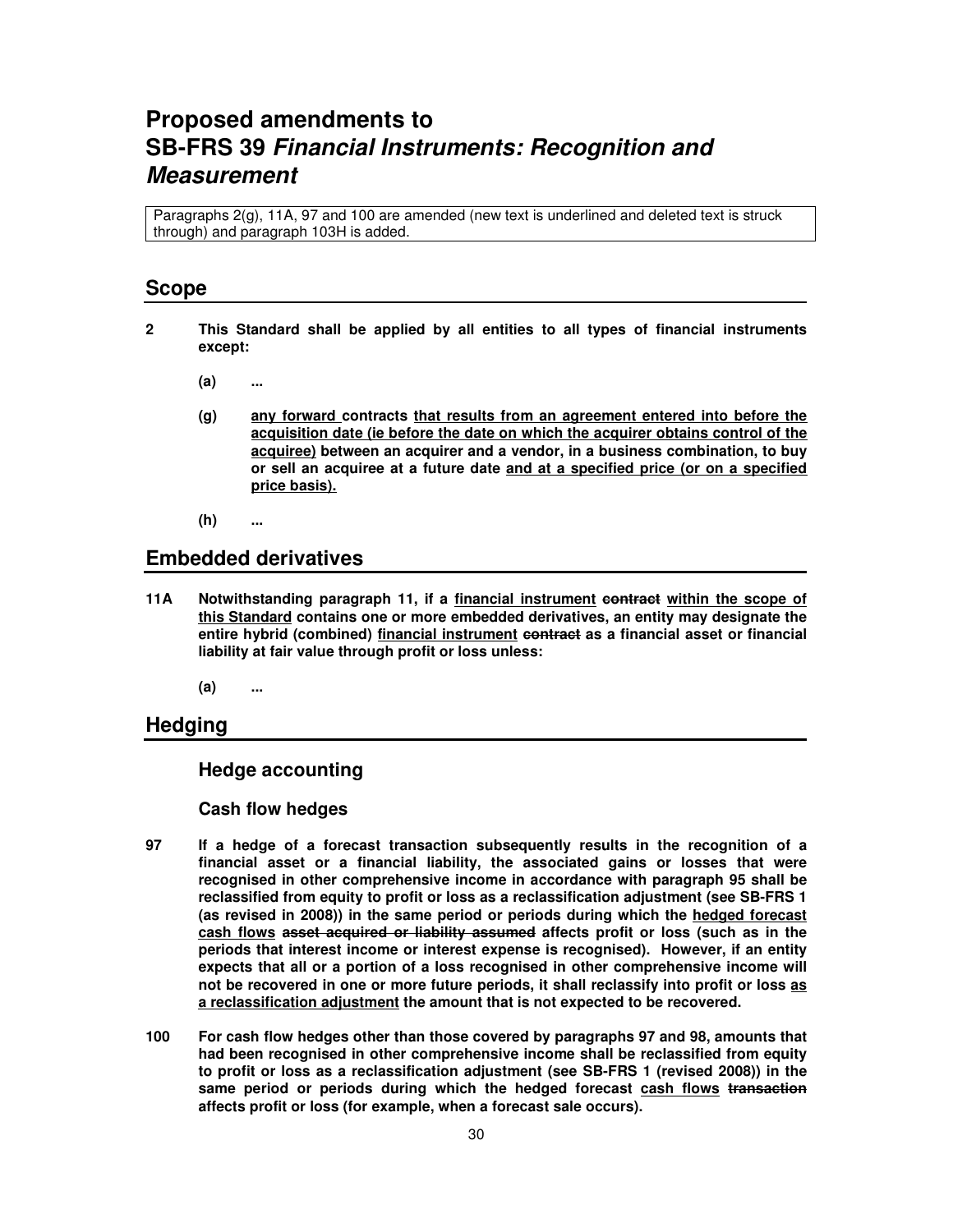## **Effective date and transition**

103H *Improvements to SB-FRSs* issued in [date] amended paragraphs  $2(q)$ , 11A, 97, 100 and AG33(d). An entity shall apply those amendments prospectively for annual periods beginning on or after 1 January 2010. Earlier application is permitted. If an entity applies the amendments for an earlier period it shall disclose that fact.

In Appendix A Application guidance, paragraph AG33(d) is amended (new text is underlined and deleted text is struck through).

### **Embedded derivatives (paragraphs 10–13)**

- AG33 The economic characteristics and risks of an embedded derivative are closely related to the economic characteristics and risks of the host contract in the following examples. In these examples, an entity does not account for the embedded derivative separately from the host contract.
	- ...
	- (d) An embedded foreign currency derivative in a host contract that is an insurance contract or not a financial instrument (such as a contract for the purchase or sale of a non-financial item where the price is denominated in a foreign currency) is integral to the arrangement and hence is closely related to the host contract provided it is not leveraged, does not contain an option feature, and requires payments denominated in one of the following currencies:
		- (i) the functional currency of any substantial party to that contract;
		- (ii) the currency in which the price of the related good or service that is acquired or delivered is routinely denominated in commercial transactions around the world (such as the US dollar for crude oil transactions); or
		- (iii) a currency that has one or more of the characteristics of a functional currency, as set out in paragraph 9 of SB-FRS 21, of a substantial party to the contract is commonly used in contracts to purchase or sell non-financial items in the economic environment in which the transaction takes place (eg a relatively stable and liquid currency that is commonly used in local business transactions or external trade).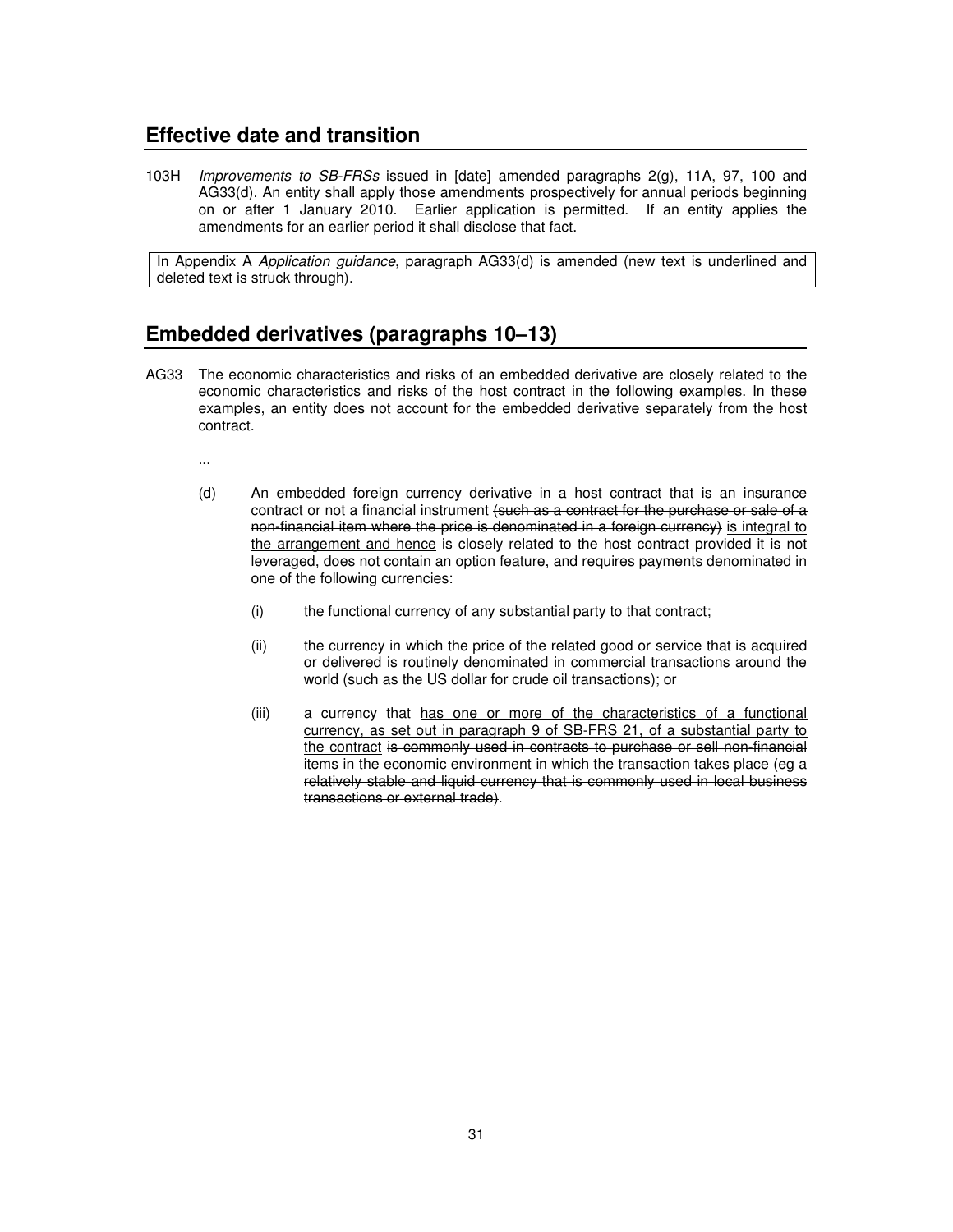# **Proposed amendment to guidance on implementing SB-FRS 39 Financial Instruments: Recognition and Measurement**

The answer to Question F.6.2 is amended (new text is underlined and deleted text is struck through).

#### **F.6.2 Hedge accounting considerations when interest rate risk is managed on a net basis**

**Issue (j) – For cash flow hedges, if a derivative is used to manage a net exposure to interest rate risk and the derivative is designated as a cash flow hedge of forecast interest cash flows or portions of them on a gross basis, does the occurrence of the hedged forecast transaction give rise to an asset or liability that will result in a portion of the hedging gains and losses that were recognised in other comprehensive income remaining in equity?** 

No. In the hedging relationship described in Issue (c) above, the hedged item is a group of forecast transactions consisting of interest cash flows in specified future periods. The hedged forecast transactions do not result in the recognition of assets or liabilities and the effect of interest rate changes that are designated as being hedged is recognised in profit or loss in the period in which the forecast transactions occur. Although this is not relevant for the types of hedges described here, if instead the derivative is designated as a hedge of a forecast purchase of a financial asset or issue of a financial liability, the associated gains or losses that were recognised in other comprehensive income are reclassified from equity to profit or loss in the same period or periods during which the asset acquired or liability incurred hedged forecast cash flows affects profit or loss (such as in the periods that interest expenses are recognised). However, if an entity expects at any time that all or a portion of a net loss recognised in other comprehensive income will not be recovered in one or more future periods, it shall reclassify immediately from equity to profit or loss the amount that is not expected to be recovered.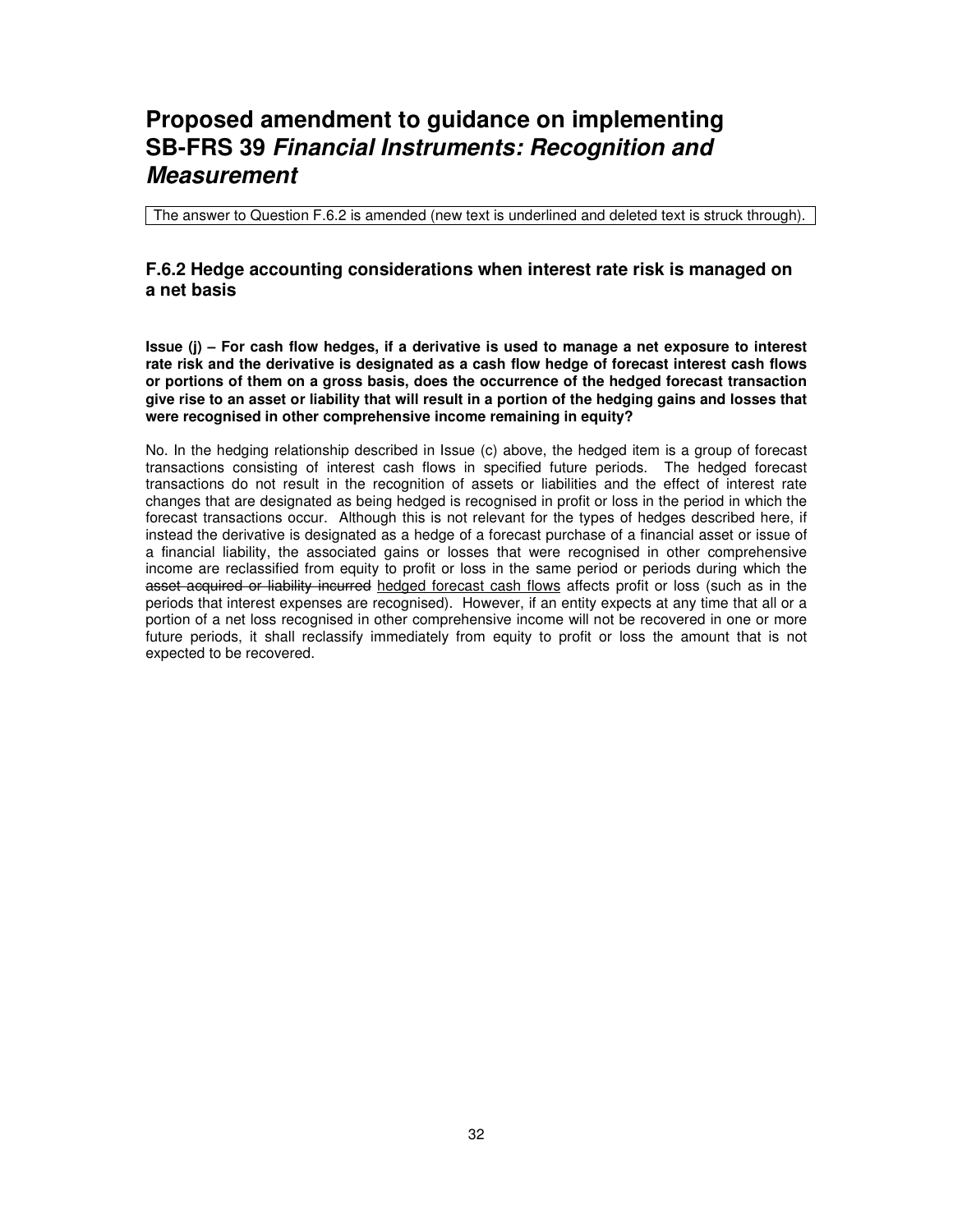# **Basis for Conclusions on proposed amendments to SB-FRS 39 Financial Instruments: Recognition and Measurement**

This Basis for Conclusions accompanies, but is not part of, the proposed amendments.

#### **Scope exemption of business combination contracts**

- BC1 It was advised that there was diversity in practice regarding the application of the exemption in paragraph 2(g) of SB-FRS 39. Paragraph 2(g) applies to particular contracts arising from a business combination and results in those contracts not being accounted for as derivatives while, for example, necessary regulatory and legal processes are being completed.
- BC2 Business combinations can be structured either as an acquisition of the net assets of an entity or as a purchase of controlling equity interests in the acquiree. The purpose of paragraph 2(g) is to ensure that the structure of an acquisition does not result in different accounting for the acquisition.
- BC3 It decided that paragraph 2(g) should be restricted to forward financial instrument contracts between an acquirer and a vendor in a business combination to buy or sell an acquiree at a future date and should not apply to currently exercisable option contracts that on exercise will result in control over an entity. This is because such option contracts are excluded from the scope of SB-FRS 39 by paragraph 2(a).
- BC4 SB-FRS 27 Consolidated and Separate Financial Statements (as amended in 2008) states that non-currently exercisable potential voting rights are not considered in determining control. As such, non-currently exercisable option contracts would not meet the definition of a business combination in SB-FRS 103.
- BC5 Paragraph 2(g) refers specifically to contracts between an acquirer and a vendor in a business combination to buy or sell an acquiree at a future date. Hence, it decided that the exemption in paragraph 2(g) should also not be applied to non-currently exercisable option contracts.
- BC6 The concern that the structure of a business combination transaction may result in different accounting treatments without the exemption in paragraph 2(g) does not arise in the case of investments in associates because an investment in an associate does not represent an acquisition of the constituent assets of the investee. Hence, it concluded that paragraph 2(g) should not be applied by analogy to investments in associates and similar transactions.

### **Application of the fair value option**

- BC7 It was advised that there was diversity in practice regarding the application of the paragraph 11A of SB-FRS 39, in particular whether the fair value option available in paragraph 11A can be applied to all contractual arrangements with embedded derivatives including those that contain host contracts outside the scope of SB-FRS 39. It acknowledged that the wording of paragraph 11A was not clear.
- BC8 During the development of the fair value option, it discussed the fair value option only in the context of financial instruments within the scope of SB-FRS 39. Until The Fair Value Option was issued in June 2005 the option was restricted to financial assets and financial liabilities within the scope of the Standard. In amending the option, it did not intend to expand the class of assets and liabilities to which the option could be applied. The objective was to restrict an entity's ability to designate financial instruments as at fair value through profit or loss compared with the previously unrestricted version and not to widen the scope of the option to contracts not within the scope of SB-FRS 39.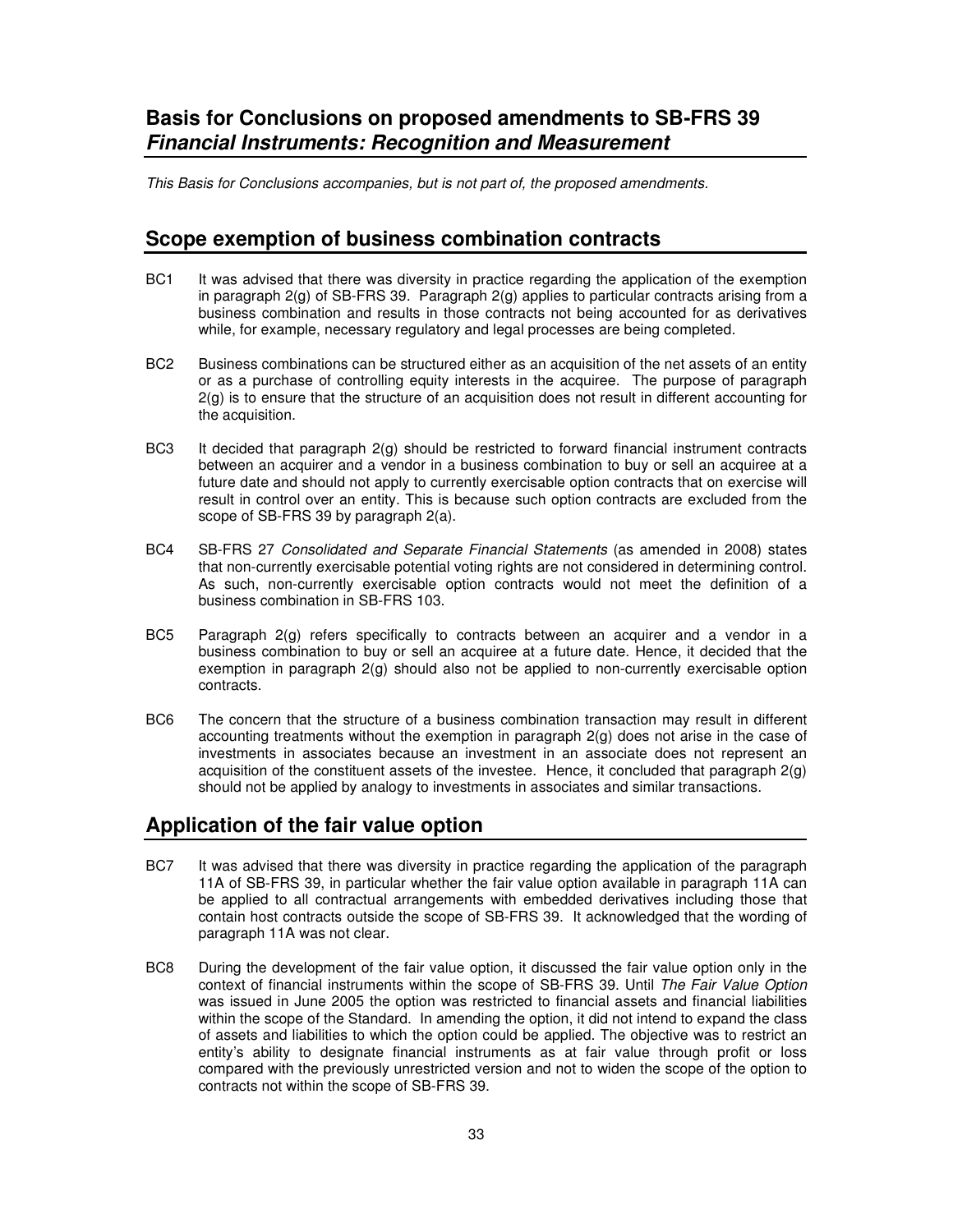BC9 Accordingly, it decided to eliminate the diversity in practice by specifying that the fair value option in paragraph 11A applies only to financial instruments with embedded derivatives within the scope of SB-FRS 39 (as was originally intended by Accountant-General's Department Financial Reporting Branch).

#### **Cash flow hedge accounting**

- BC10 If a hedged forecast transaction results in the recognition of a financial asset or a financial liability, paragraph 97 of SB-FRS 39 requires the associated gains or losses on hedging instruments to be reclassified from equity to profit or loss as a reclassification adjustment in the same period or periods during which the hedged item affects profit or loss (such as in the periods that interest income or interest expense is recognised).
- BC11 It was informed that there was uncertainty about how paragraph 97 should be applied when the designated cash flow exposure being hedged differs from the financial instrument arising from the hedged forecast cash flows.
- BC12 The example below illustrates the issue:

An entity applies the guidance in the answer to Question F.6.3 of the guidance on implementing SB-FRS 39. On 1 January 20X0 the entity designates forecast cash flows for the risk of variability arising from changes in interest rates. Those forecast cash flows arise from the repricing of existing financial instruments and are scheduled for 1 April 20X0. The entity is exposed to variability in cash flows for the three-month period beginning on 1 April 20X0 due to changes in interest rate risk that occur from 1 January 20X0 to 31 March 20X0.

The occurrence of the forecast cash flows is deemed to be highly probable and all the other relevant hedge accounting criteria are met. The financial instrument that results from the hedged forecast cash flows is a five-year interest-bearing instrument.

- BC13 Paragraph 97 requires the gains or losses on the hedging instrument to be reclassified from equity to profit or loss as a reclassification adjustment in the same period or periods during which the asset acquired or liability assumed affects profit or loss. The financial instrument that was recognised is a five-year instrument that will affect profit or loss for five years. The wording in paragraph 97 suggests that the gains or losses should be reclassified over five years, even though the cash flows designated as the hedged item were hedged for the effects of interest rate changes over only a three-month period.
- BC14 It believes that the wording of paragraph 97 does not reflect the underlying rationale in hedge accounting, ie that the gains or losses on the hedging instrument should offset the gains or losses on the hedged item, and the offset should be reflected in profit or loss by way of reclassification adjustments.
- BC15 It believes that in the example set out above the gains or losses should be reclassified over a period of three months beginning on 1 April 20X0, and not over a period of five years beginning on 1 April 20X0.
- BC16 It decided to amend paragraph 97 of SB-FRS 39 to clarify that the gains or losses on the hedged instrument should be reclassified from equity to profit or loss during the period that the hedged forecast cash flows affect profit or loss. It also decided that to avoid similar confusion paragraph 100 of SB-FRS 39 should be amended to be consistent with paragraph 97.

## **Bifurcation of an embedded foreign currency derivative**

BC17 It was advised that there was diversity in practice regarding the application of paragraph AG33(d), in particular what the 'economic environment' is in determining whether a currency is commonly used in contracts to buy or sell non-financial items.